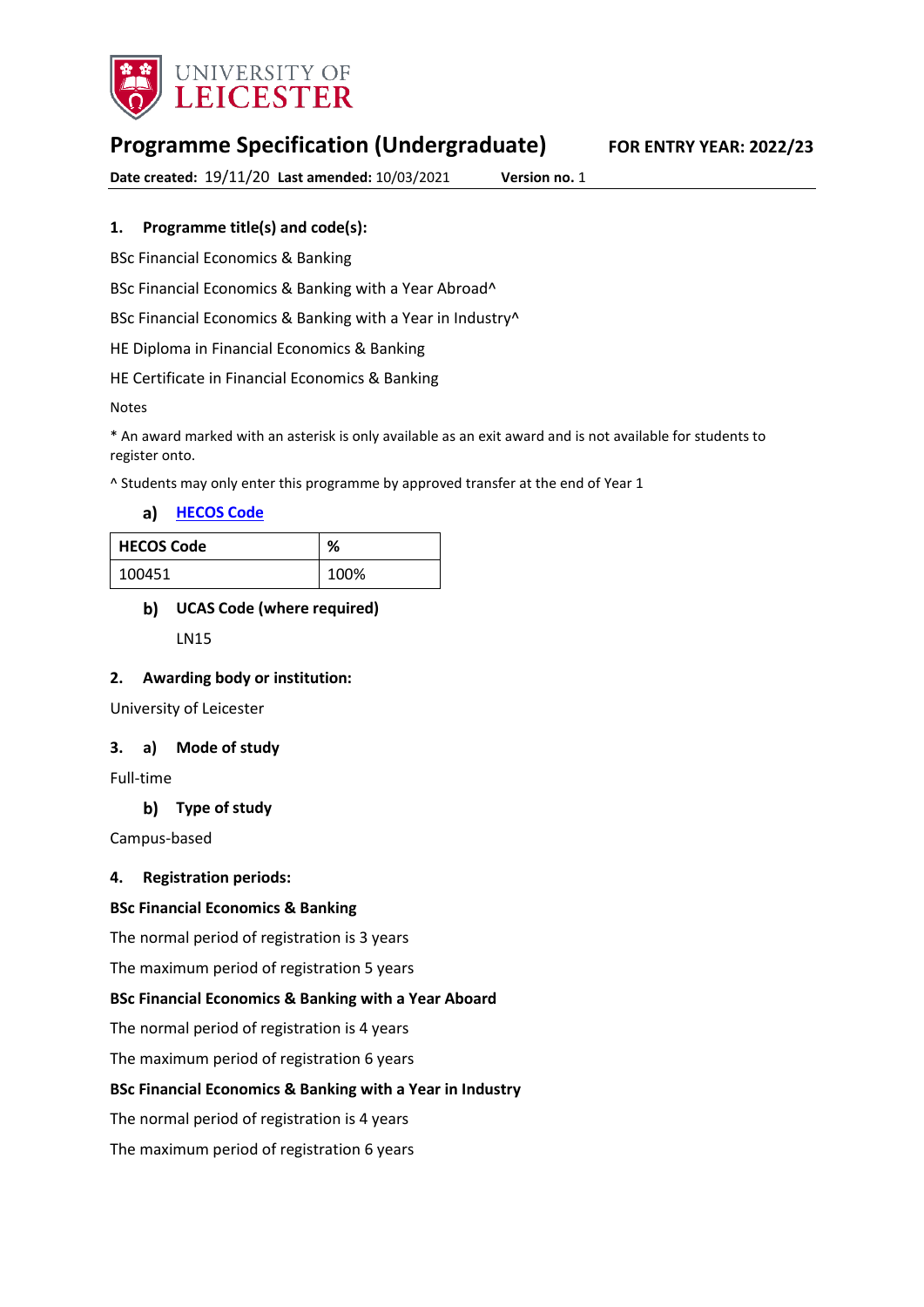#### **5. Typical entry requirements**

Three A levels normally considered as a minimum. Two AS levels or vocational AS levels will be considered in place of an A level. General Studies and Critical Thinking not accepted.

A/AS Levels: ABB or equivalent including GCSE Maths at grade B or grade 5.

Access to HE course: Pass kite-marked course with a substantial number of level 3 credits at distinction, normally a minimum of 30 with some in Business or Economics. Students should also have GCSE Maths grade B.

European Baccalaureate: Pass with 77% overall.

International Baccalaureate: Pass Diploma with 30 points and 5 in SL maths.

Cypriot Apolytirion: 18.5/20 overall including 17 in Maths, plus grade B in 1 A-level..

French Baccalaureat: 13/20 overall with 13 in Maths. Students taking the international option 12/20 overall with 13 in maths.

Lithuanian Brandos Atestatas: Pass with grade 8.5 overall.

Chinese first year degree course: Normally, Pass with an average of 85% with good grades in relevant subjects.

Year Abroad variant: The condition for admission to the scheme will be an average mark of no less than 55% in year one. Students who meet these conditions will be invited to apply at the beginning of the second year of studies. Students will then be expected to maintain average marks of no less than 55% in their second year.

For the Year Abroad variants, students will not be admitted directly to these programmes but will be able to transfer to the programme on application for a year abroad during the second year of the BA programme under the following conditions:

- Have an overall average of 55 or higher in the first year
- Have an overall average of 55 or higher in the second year
- Must not have any failed modules in order to progress to the year abroad.

**\****If you have mitigating circumstances that affect your results, you may request that your circumstances be taken into consideration.*

For those on the year in industry, see additional programme specification content for Year in Industry [programmes](https://www2.le.ac.uk/offices/sas2/courses/documentation/undergraduate-programme-specification-content-for-year-in-industry-programme-variants)

For the aims, learning outcomes and application criteria for the GCSA Year Abroad please see <https://le.ac.uk/study/undergraduates/courses/abroad>

#### **6. Accreditation of Prior Learning**

Direct entry into the second year may be possible for those with advanced qualifications strictly comparable with our degree structure.

#### **7. Programme aims**

The programme aims to*:*

• Provide a detailed knowledge, and critical awareness, of the main ideas, concepts, models and principles in economic analysis, and their application to the study of financial systems and institutions through a number of specialised financial modules.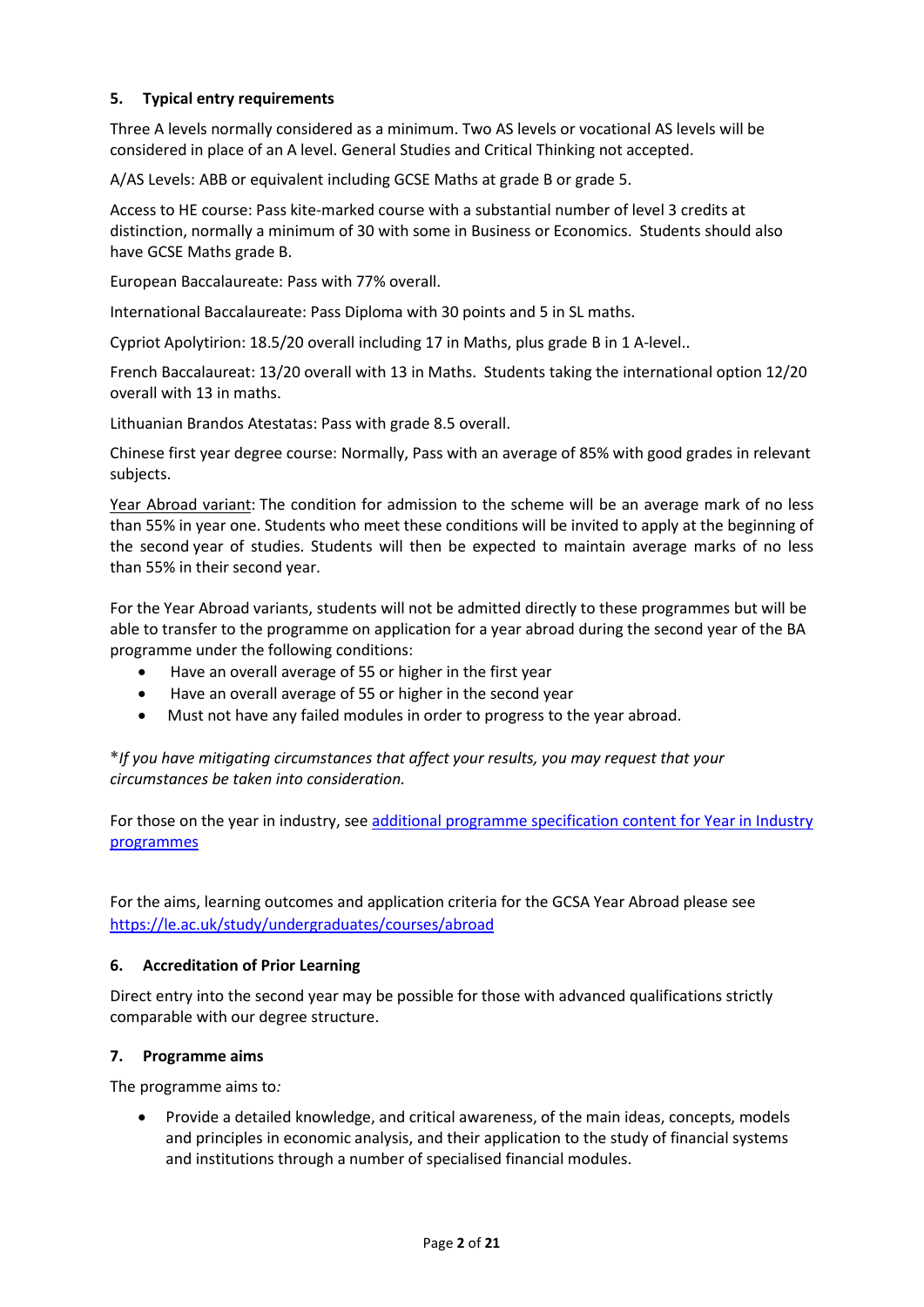- Develop skills in quantitative economic analysis through the use of standard mathematical and statistical techniques and their application to economic problems and data.
- Increase a graduate's marketability by: encouraging intellectual development, critical ability, research skills, communication skills and confidence in problem recognition, formulation and solution; and by promoting awareness of the general economic and financial environment and current financial issues.
- Prepare students for a wide range of careers such as government service, business management, financial services and postgraduate study in economics or a related area.
- Develop skills of written and oral presentation, team working, information handing, use of information technology and skills for lifelong learning.
- Develop in students a detailed knowledge of core areas in financial economics at progressively rising levels of analytical and technical complexity.
- Introduce students to techniques of financial economics and banking analysis (such as derivatives pricing, risk management methods and portfolio management).
- Develop in students an ability to use financial software and data sources.
- Provide students who enter the Year Abroad programme the experience of learning in a different cultural environment.
- Provide students who enter the Year in Industry programme with opportunities to obtain relevant work experience and support them in developing a portfolio to demonstrate learning outcomes. Also to enable these students to learn directly about business and the professional application of their studies.

#### **8. Reference points used to inform the programme specification**

- QAA Benchmarking Statement
- Framework for Higher Education Qualifications (FHEQ)
- UK Quality Code for Higher Education
- University Learnin[g Strategy](https://www2.le.ac.uk/offices/sas2/quality/learnteach)
- [University Assessment Strategy](https://www2.le.ac.uk/offices/sas2/quality/learnteach)
- University of Leicester Periodic Developmental Review Report
- External Examiners' reports (annual)
- United Nations Education for Sustainable Development Goals
- Student Destinations Data

#### **9. Programme Outcomes**

Unless otherwise stated, programme outcomes apply to all awards specified in 1. Programme title(s).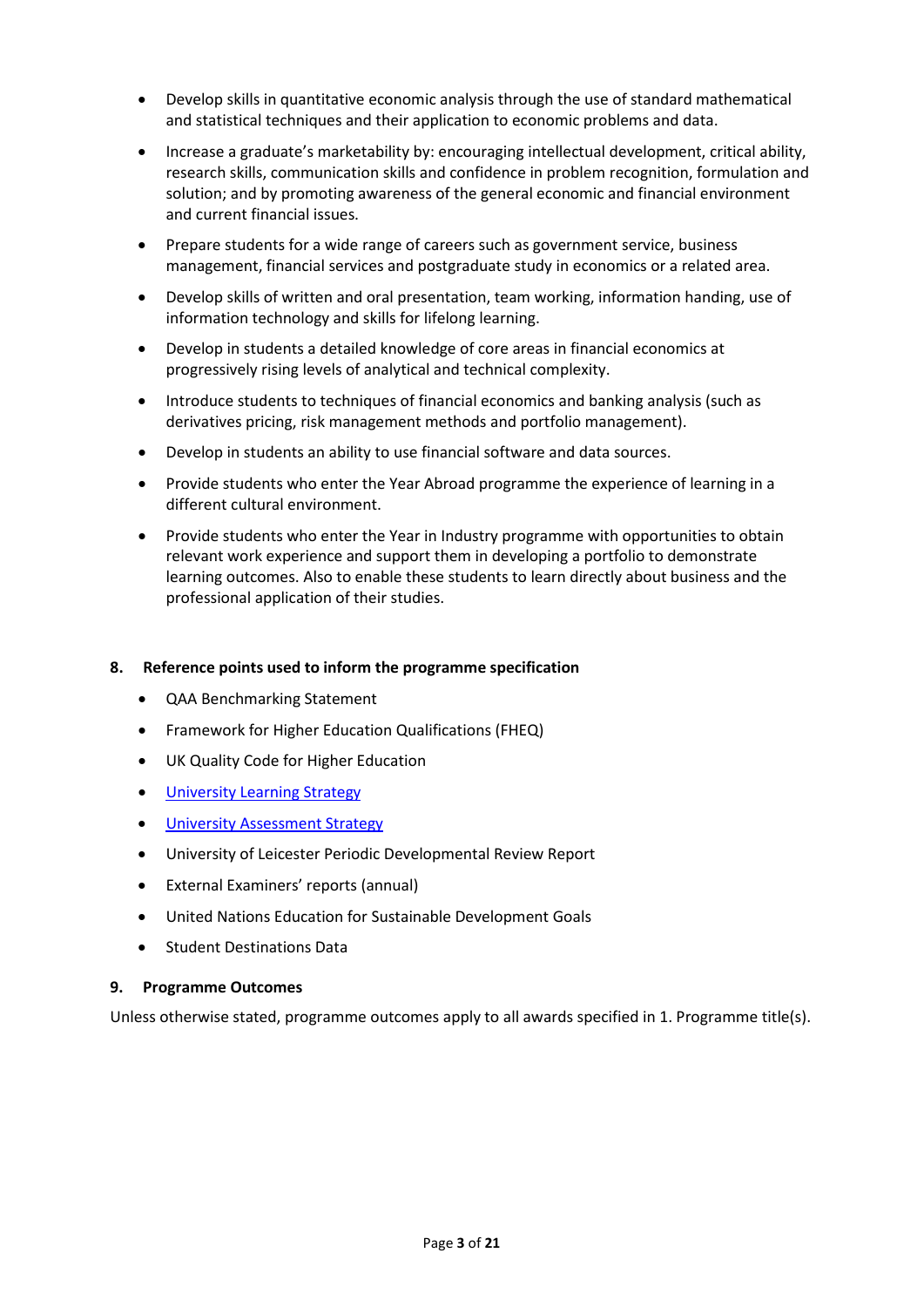### **Discipline specific knowledge and competencies**

i) Mastery of an appropriate body of knowledge

| <b>Intended Learning</b><br><b>Outcomes</b>                                                                                                             | <b>Teaching and Learning Methods</b>                                                                                                        | <b>How Demonstrated?</b>                                                                                                                                             |
|---------------------------------------------------------------------------------------------------------------------------------------------------------|---------------------------------------------------------------------------------------------------------------------------------------------|----------------------------------------------------------------------------------------------------------------------------------------------------------------------|
| Demonstrate knowledge of<br>the principles underlying<br>economic, financial and<br>banking analysis and core<br>issues in micro and<br>macroeconomics. | Lectures and seminars and<br>formative feedback particularly<br>on the core modules EC1000,<br>EC1001, EC2045, EC2046, EC3077<br>and EC3058 | Demonstrated through the<br>assignments delivered through<br>the core modules identified.                                                                            |
| Describe standard<br>mathematical and statistical<br>techniques.                                                                                        | Lectures, seminars and formative<br>feedback particularly on modules<br>EC1005, EC1007, EC1008,<br>EC1009                                   | Demonstrated through achieving<br>a pass mark in the mid-term tests<br>and then the final exam on the<br>core mathematics and statistics<br>modules in year 1 and 2. |

| <b>Intended Learning Outcomes</b>                                                                                                                             | <b>Teaching and Learning Methods</b>                                                                                                                                                       | <b>How Demonstrated?</b>                                                                                                |
|---------------------------------------------------------------------------------------------------------------------------------------------------------------|--------------------------------------------------------------------------------------------------------------------------------------------------------------------------------------------|-------------------------------------------------------------------------------------------------------------------------|
| Explain economic models,<br>financial models and models of<br>banking and apply them<br>appropriately.                                                        | Lectures, seminars and formative<br>assessments across all modules<br>across the programme.                                                                                                | Through exam performance<br>but also in oral presentations<br>and analyses of problem<br>solving sets.                  |
| Employ quantitative economic<br>and financial analysis.                                                                                                       | Workshops held in computer labs<br>designed to demonstrate to the<br>'how' in relation to economic<br>quantitative modeling                                                                | Through assessment, in<br>particular EC1009,<br>EC2010 and EC2011.                                                      |
| Demonstrate the ability to apply<br>economic/financial/mathematical<br>theories and techniques in a<br>work place setting (Year in<br>Industry variant only)* | Developing the ability to apply<br>economic/financial/mathematical<br>theories and concepts to real<br>world situations within the work<br>environment (Year in Industry<br>variant only). | Reflective log, skills audit,<br>employer feedback and final<br>report/presentation (Year in<br>Industry variant only). |
| *The extent to which a student<br>will have the opportunity to do<br>this will vary according to the<br>type of placement.                                    |                                                                                                                                                                                            |                                                                                                                         |

ii) Understanding and application of key concepts and techniques

iii) Critical analysis of key issues

| <b>Intended Learning</b><br><b>Outcomes</b>                                                     | <b>Teaching and Learning Methods</b>                                                                                                         | <b>How Demonstrated?</b>                                                                                                                                                                                                                                                         |
|-------------------------------------------------------------------------------------------------|----------------------------------------------------------------------------------------------------------------------------------------------|----------------------------------------------------------------------------------------------------------------------------------------------------------------------------------------------------------------------------------------------------------------------------------|
| Critically analyse economic<br>and financial arguments and<br>relate them to current<br>issues. | All modules across the<br>programme and as part of on-<br>going professional development<br>but specifically on EC1025,<br>EC2011 and EC3004 | Engagement in debates within<br>lectures and seminars as<br>formative assessment but also in<br>summative assessments in<br>particular the on-going reflective<br>development of the Leicester<br>Award and Leicester Award Gold<br>and the Research in Economics<br>assignment. |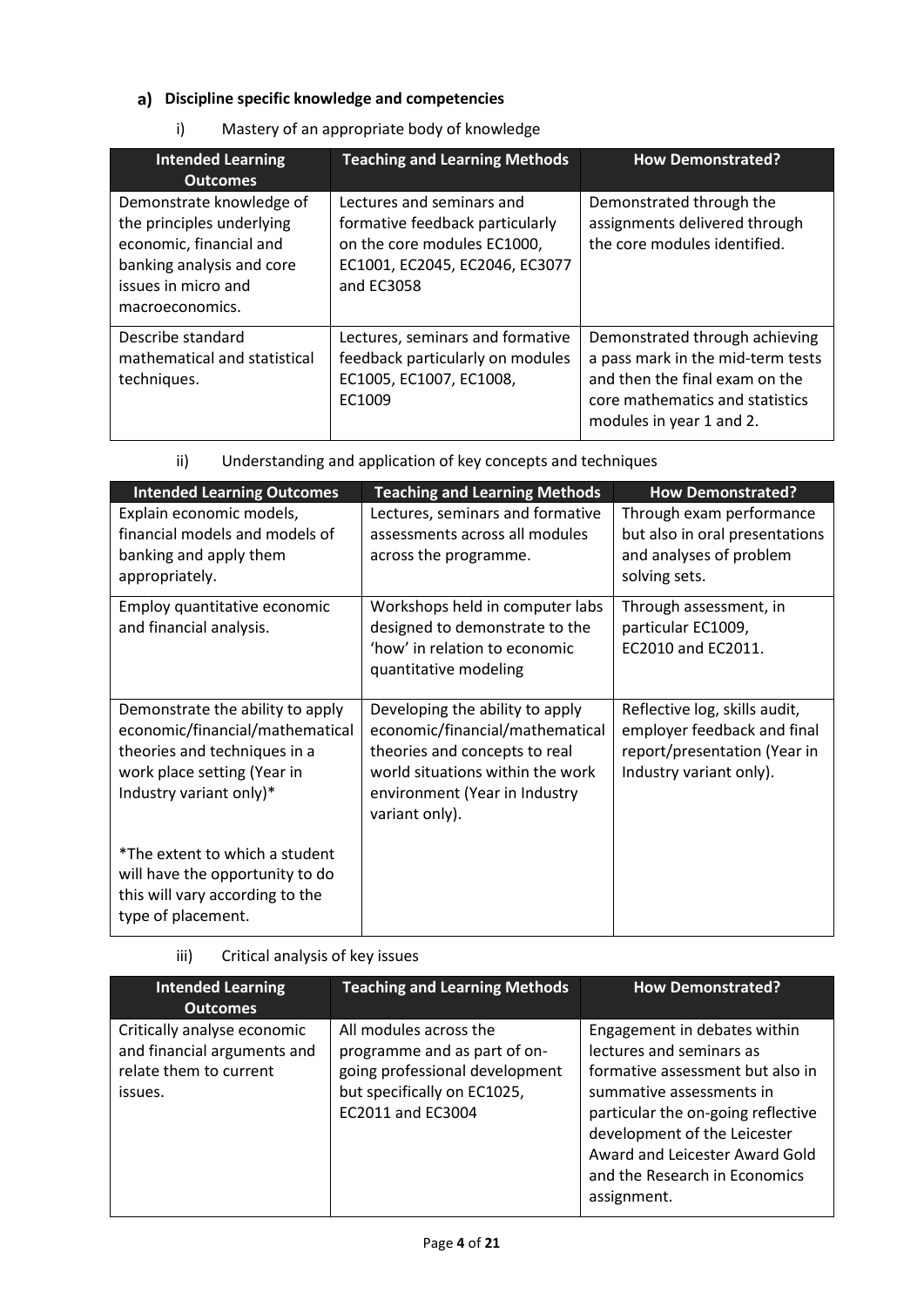iv) Clear and concise presentation of material

| <b>Intended Learning</b><br><b>Outcomes</b>                                                | <b>Teaching and Learning Methods</b>                                                                                                                                         | <b>How Demonstrated?</b>                                                                                         |
|--------------------------------------------------------------------------------------------|------------------------------------------------------------------------------------------------------------------------------------------------------------------------------|------------------------------------------------------------------------------------------------------------------|
| Produce clear and concise<br>arguments and models on<br>economics, finance and<br>banking. | Years 1, 2 and 3: Lectures,<br>tutorials, seminars, formative &<br>summative feedback.                                                                                       | Assessed through a range of<br>written reports and data analyses<br>problem sets throughout years 1,<br>2 and 3. |
| Produce clear and concise<br>quantitative<br>economic/financial analysis<br>and results.   | Intensity of the problem<br>solving sets increases over the<br>course of the programme to<br>ensure knowledge is<br>cumulatively developed, retained<br>and operationalized. | Attainment on EC3004 Research<br>in Economics assignment which is<br>an extended independent piece<br>of work.   |
| Write an extended original<br>research report.                                             | Developed through seminar<br>classes and lectures in<br>preparation for the assignment<br>on EC3004                                                                          | Attainment on EC3004 Research<br>in Economics assignment which is<br>an extended independent piece<br>of work.   |

| v) |  |  | Critical appraisal of evidence with appropriate insight |  |
|----|--|--|---------------------------------------------------------|--|
|    |  |  |                                                         |  |

| <b>Intended Learning</b><br><b>Outcomes</b>                                          | <b>Teaching and Learning Methods</b>                                                                                                                    | <b>How Demonstrated?</b>                      |
|--------------------------------------------------------------------------------------|---------------------------------------------------------------------------------------------------------------------------------------------------------|-----------------------------------------------|
| Critically appraise the results<br>from quantitative<br>economic/financial analysis. | Years 1, 2 and 3: Lectures,<br>tutorials, seminars, formative &<br>summative feedback.<br>Workshops and computer labs.<br><b>Maths Support Sessions</b> | Attainment in EC3004 Research in<br>Economics |
| Critically appraise the results<br>from quantitative<br>economic/financial analysis. | Years 1, 2 and 3: Lectures,<br>tutorials, seminars, formative &<br>summative feedback.<br>Workshops and computer labs.<br><b>Maths Support Sessions</b> | Attainment in EC3004 Research in<br>Economics |

### vi) Other discipline specific competencies

| <b>Intended Learning</b> | Teaching and Learning Methods | <b>How Demonstrated?</b> |
|--------------------------|-------------------------------|--------------------------|
| <b>Outcomes</b>          |                               |                          |

#### **b)** Transferable skills

┃

### i) Oral communication

| <b>Intended Learning</b><br><b>Outcomes</b>                       | Teaching and Learning Methods                                | <b>How Demonstrated?</b>                              |
|-------------------------------------------------------------------|--------------------------------------------------------------|-------------------------------------------------------|
| Prepare and present<br>concepts, arguments or<br>analysis orally. | Seminar and assessment support<br>across all years of study. | Formative: Contribution to<br>tutorials and seminars. |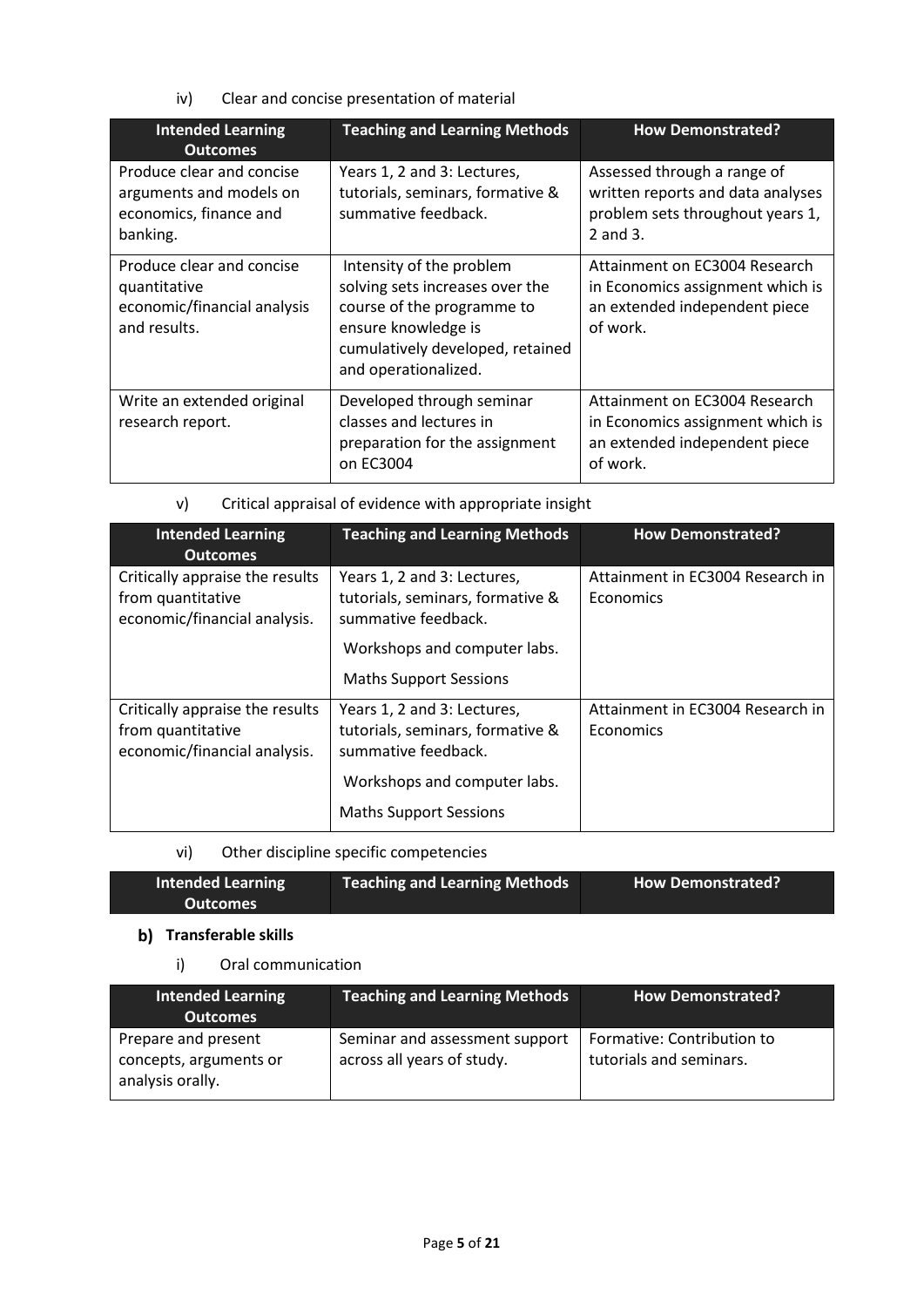| <b>Intended Learning</b><br><b>Outcomes</b>                                                                                           | <b>Teaching and Learning Methods</b>                                                                | <b>How Demonstrated?</b>                                                            |
|---------------------------------------------------------------------------------------------------------------------------------------|-----------------------------------------------------------------------------------------------------|-------------------------------------------------------------------------------------|
| Produce clear visual aids to<br>accompany an oral<br>presentation.                                                                    | Content delivered through the<br>engagement strategy including<br>employability skills.             | Summative assessment on<br>EC1025, EC3004                                           |
|                                                                                                                                       | Leicester Award and Leicester<br>Award Gold provision.                                              |                                                                                     |
|                                                                                                                                       | Scaffold approach to the format<br>of assessment.                                                   |                                                                                     |
| Application of oral<br>communication skills within<br>the work environment and in<br>presentation (Year in<br>Industry variant only). | Developing oral communication<br>skills in the work environment<br>(Year in Industry variant only). | Reflective log and final<br>report/presentation (Year in<br>Industry variant only). |

### ii) Written communication

| <b>Intended Learning</b><br><b>Outcomes</b>                                                                                                | <b>Teaching and Learning Methods</b>                                                                        | <b>How Demonstrated?</b>                                                            |
|--------------------------------------------------------------------------------------------------------------------------------------------|-------------------------------------------------------------------------------------------------------------|-------------------------------------------------------------------------------------|
| Produce clearly written<br>material with appropriate<br>use of evidence.                                                                   | Year $1$ :<br>Induction Programme and Study<br>Skills Support material.                                     | Formative assessment,<br>coursework, exams, Research in<br>Economics (EC3004).      |
|                                                                                                                                            | Years 1, 2 and 3: Lectures,<br>tutorials, seminars, formative &<br>summative feedback, module<br>handbooks. |                                                                                     |
| Application of written<br>communication skills within<br>the work environment and in<br>report writing (Year in<br>Industry variant only). | Developing written<br>communication skills in the work<br>environment (Year in Industry<br>variant only).   | Reflective log and final<br>report/presentation (Year in<br>Industry variant only). |

### iii) Information technology

| <b>Intended Learning</b><br><b>Outcomes</b>                | <b>Teaching and Learning Methods</b>                                                                                                                | <b>How Demonstrated?</b>                                                                                                                  |
|------------------------------------------------------------|-----------------------------------------------------------------------------------------------------------------------------------------------------|-------------------------------------------------------------------------------------------------------------------------------------------|
| Use word processing in the<br>preparation of written work. | Year 1:<br>Induction Programme and Study<br>Skills Support material.<br>Years 1 and 2: Computer classes<br>Year 3: Research in Economics<br>Project | Formative: Contribution<br>to computer classes.<br>Summative: written reports and<br>data analysis skills in relation to<br>problem sets. |
| Use the internet to access<br>appropriate information.     | Year 1:<br>Induction Programme and Study<br>Skills Support material.<br>Years 1 and 2: Computer classes<br>Year 3: Research in Economics<br>Project | Formative: Contribution<br>to computer classes.<br>Summative: written reports and<br>data analysis skills in relation to<br>problem sets. |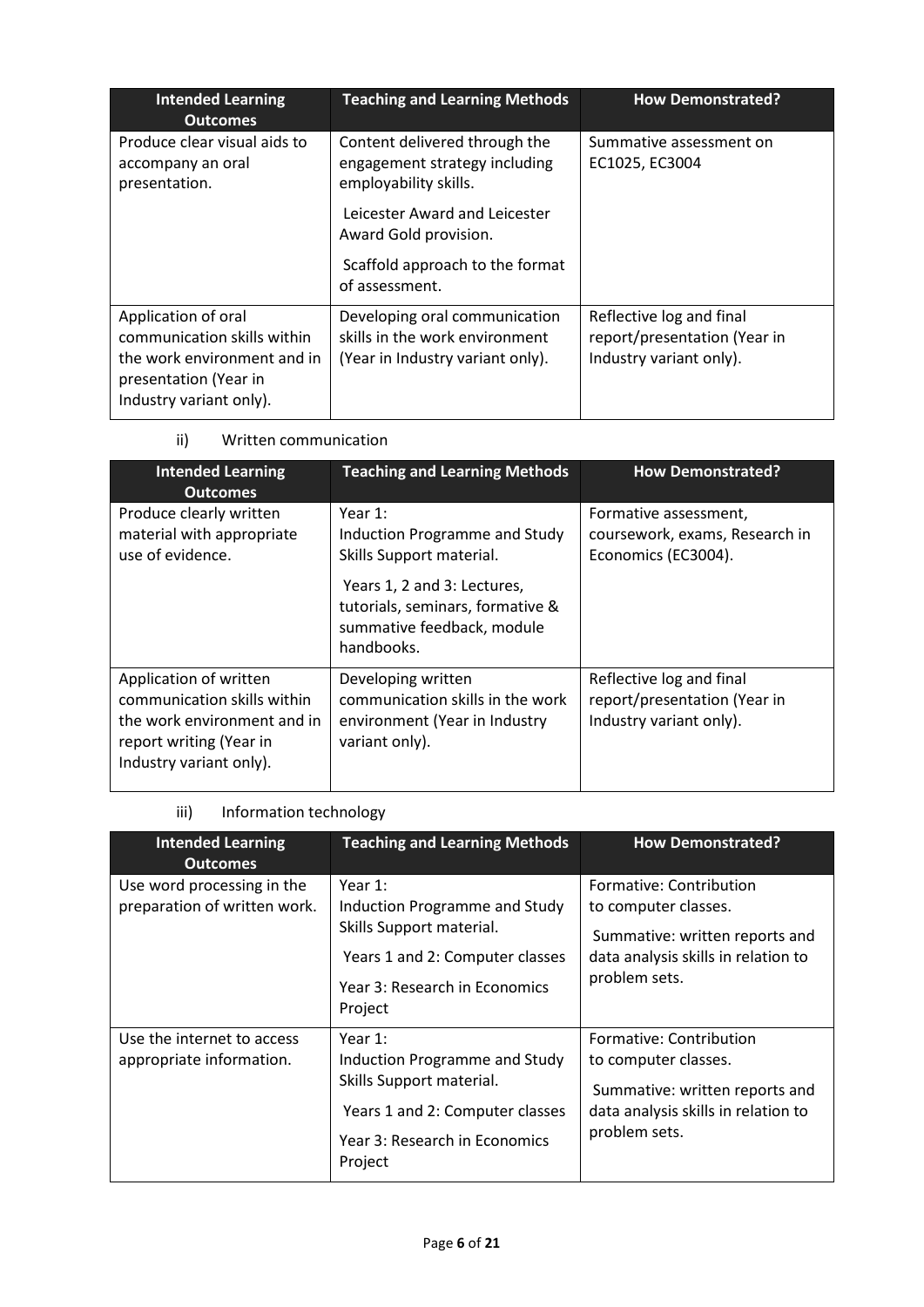| <b>Intended Learning</b><br><b>Outcomes</b>                                                                                               | <b>Teaching and Learning Methods</b>                                                                                                                | <b>How Demonstrated?</b>                                                                                                                  |
|-------------------------------------------------------------------------------------------------------------------------------------------|-----------------------------------------------------------------------------------------------------------------------------------------------------|-------------------------------------------------------------------------------------------------------------------------------------------|
| Use spreadsheets for data<br>presentation and analysis.                                                                                   | Year 1:<br>Induction Programme and Study<br>Skills Support material.<br>Years 1 and 2: Computer classes<br>Year 3: Research in Economics<br>Project | Formative: Contribution<br>to computer classes.<br>Summative: written reports and<br>data analysis skills in relation to<br>problem sets. |
| Use specialist packages for<br>statistical analysis.                                                                                      | Year 1:<br>Induction Programme and Study<br>Skills Support material.<br>Years 1 and 2: Computer classes<br>Year 3: Research in Economics<br>Project | Formative: Contribution<br>to computer classes.<br>Summative: written reports and<br>data analysis skills in relation to<br>problem sets. |
| Application of information<br>technology skills within the<br>work environment and in<br>presentation (Year in<br>Industry variant only). | Developing IT skills in the<br>work environment through<br>project work and student<br>portfolio (Year in Industry variant<br>only).                | Reflective log, skills audit,<br>employer feedback and final<br>report/presentation (Year in<br>Industry variant only).                   |

### iv) Numeracy

| <b>Intended Learning</b><br><b>Outcomes</b>                                                          | <b>Teaching and Learning Methods</b>                                                                              | <b>How Demonstrated?</b>                                                                                                |  |
|------------------------------------------------------------------------------------------------------|-------------------------------------------------------------------------------------------------------------------|-------------------------------------------------------------------------------------------------------------------------|--|
| Employ general numerical,<br>mathematical and statistical<br>skills.                                 | Years 1, 2 and 3: Lectures,<br>tutorials, seminars, computer<br>classes, formative & summative<br>feedback.       | Formative assessment,<br>coursework, exams, Research in<br>Economics (EC3004)                                           |  |
| Application of numeracy<br>skills within the work<br>environment (Year in<br>Industry variant only). | Developing numeracy skills in the<br>work environment through<br>project work (Year in Industry<br>variant only). | Reflective log, skills audit,<br>employer feedback and final<br>report/presentation (Year in<br>Industry variant only). |  |

### v) Team working

| <b>Intended Learning</b><br><b>Outcomes</b>                                                               | <b>Teaching and Learning Methods</b>                                                                                   | <b>How Demonstrated?</b>                                                                                                                         |
|-----------------------------------------------------------------------------------------------------------|------------------------------------------------------------------------------------------------------------------------|--------------------------------------------------------------------------------------------------------------------------------------------------|
| Demonstrate basic team<br>working skills.                                                                 | Years 1, 2 and 3: Lectures,<br>tutorials, seminars, computer<br>classes.                                               | Group-based coursework on<br>EC1025, EC2011 and in relation to<br>the reflections as part of the<br>Leicester Award and Leicester<br>Award Gold. |
| Application of team building<br>skills within the work<br>environment (Year in<br>Industry variant only). | Developing team building skills in<br>the work environment through<br>project work (Year in Industry<br>variant only). | Reflective log, skills audit,<br>employer feedback and final<br>report/presentation (Year in<br>Industry variant only).                          |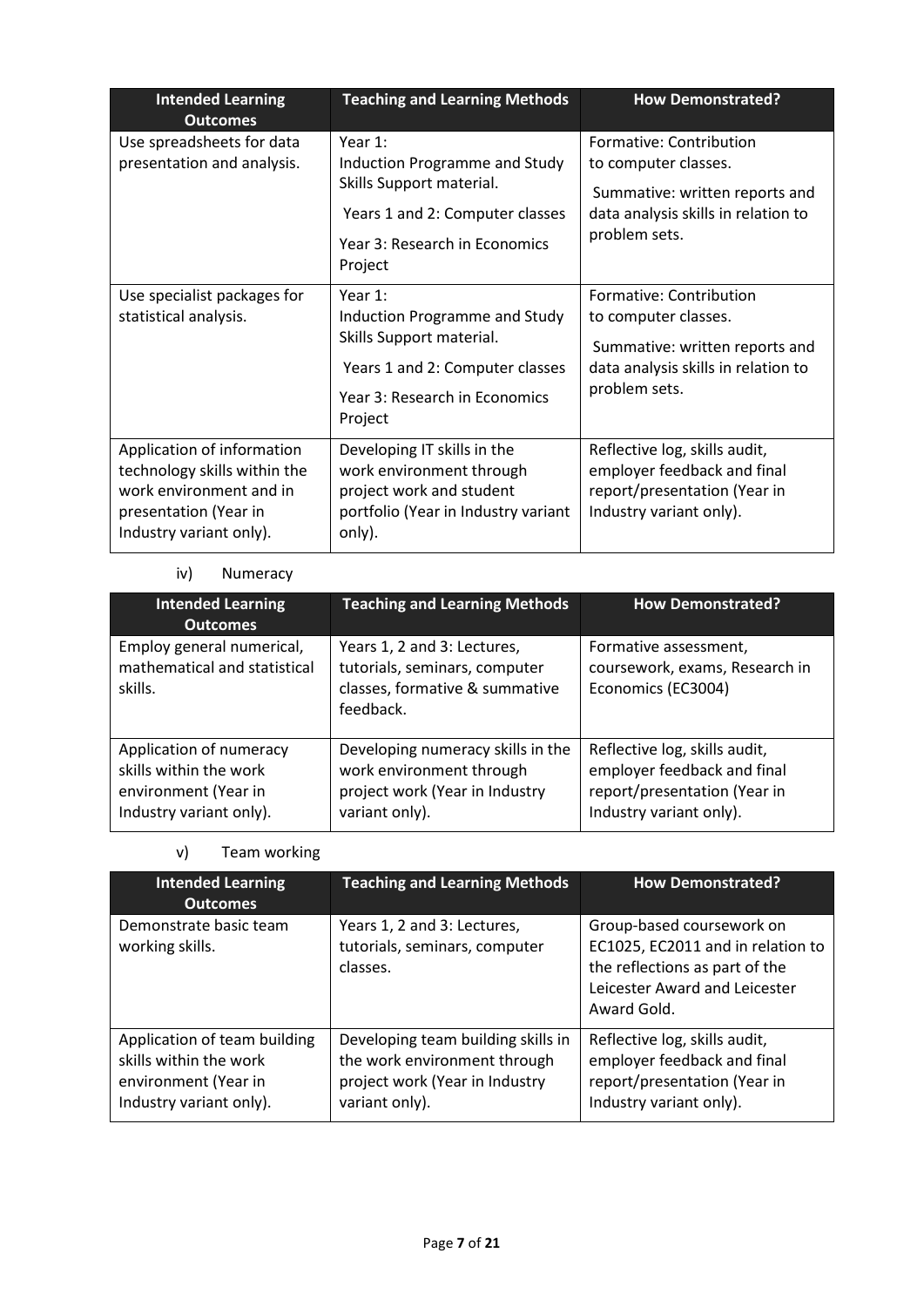### vi) Problem solving

| <b>Intended Learning</b><br><b>Outcomes</b>                                                                 | <b>Teaching and Learning Methods</b>                                                                                                                                                       | <b>How Demonstrated?</b>                                                                                                                        |  |
|-------------------------------------------------------------------------------------------------------------|--------------------------------------------------------------------------------------------------------------------------------------------------------------------------------------------|-------------------------------------------------------------------------------------------------------------------------------------------------|--|
| Demonstrate problem<br>formulation and solution.                                                            | Years 1, 2 and 3: Lectures,<br>tutorials, seminars, formative &<br>summative feedback.<br><b>Maths Support Sessions</b>                                                                    | Formative assessment,<br>coursework, exams and mid-term<br>tests. In particular,<br>problem sets and data analysis<br>assignments are relevant. |  |
| Application of problem<br>solving skills within the work<br>environment (Year in<br>Industry variant only). | Developing problem solving skills<br>in the work environment through<br>project work and applying<br>theories and concepts to real<br>world situations (Year in Industry<br>variant only). | Reflective log, skills audit,<br>employer feedback and final<br>report/presentation (Year in<br>Industry variant only).                         |  |

### vii) Information handling

| <b>Intended Learning</b><br><b>Outcomes</b>                                                                      | <b>Teaching and Learning Methods</b>                                                                            | <b>How Demonstrated?</b>                                                                                                |
|------------------------------------------------------------------------------------------------------------------|-----------------------------------------------------------------------------------------------------------------|-------------------------------------------------------------------------------------------------------------------------|
| Find and use appropriate<br>information from a variety of<br>sources.                                            | Years 1, 2 and 3: Lectures,<br>tutorials, seminars, computer<br>classes, formative & summative<br>feedback.     | Formative assessment,<br>coursework, exams, Research in<br>Economics assignment.                                        |
|                                                                                                                  | Developed specifically through<br>the on-line academic misconduct<br>course embedded in EC1000.                 |                                                                                                                         |
| Application of information<br>handling skills within the<br>work environment (Year in<br>Industry variant only). | Developing data handling in the<br>work environment through<br>project work (Year in Industry<br>variant only). | Reflective log, skills audit,<br>employer feedback and final<br>report/presentation (Year in<br>Industry variant only). |

### viii) Skills for lifelong learning

| <b>Intended Learning</b><br><b>Outcomes</b>                          | <b>Teaching and Learning Methods</b>                                                                                                                                                               | <b>How Demonstrated?</b>                                                                                                                                                        |
|----------------------------------------------------------------------|----------------------------------------------------------------------------------------------------------------------------------------------------------------------------------------------------|---------------------------------------------------------------------------------------------------------------------------------------------------------------------------------|
| Collect and apply new ideas<br>and concepts.                         | Year 1: Induction Programme<br>and Study Skills Support material.<br>Years 1, 2 and 3: Lectures,<br>tutorials, seminars, computer<br>classes, formative & summative<br>feedback, module handbooks. | Formative assessment,<br>coursework, exams, Research in<br>Economics assignment.<br>Ability to hand-in work on time,<br>arrive at exams prepared and<br>anticipating challenge. |
| Combine new knowledge<br>and techniques with prior<br>understanding. | Year 1: Induction Programme<br>and Study Skills Support material.<br>Years 1, 2 and 3: Lectures,<br>tutorials, seminars, computer<br>classes, formative & summative<br>feedback, module handbooks. | Formative assessment,<br>coursework, exams, Research in<br>Economics assignment.<br>Ability to hand-in work on time,<br>arrive at exams prepared and<br>anticipating challenge. |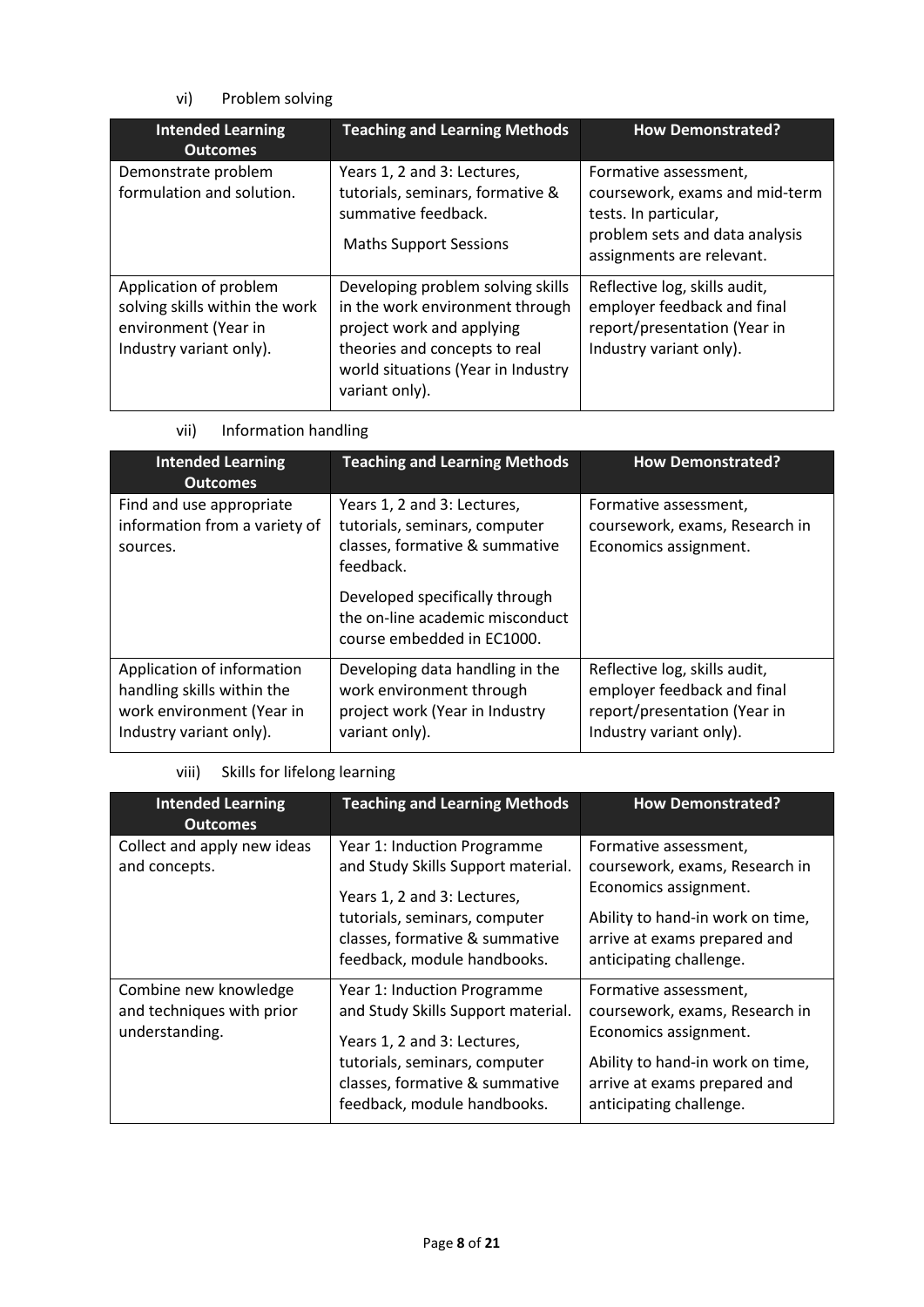| <b>Intended Learning</b><br><b>Outcomes</b>                                                                                                                                    | <b>Teaching and Learning Methods</b>                                                                                                                                        | <b>How Demonstrated?</b>                                                                                                |
|--------------------------------------------------------------------------------------------------------------------------------------------------------------------------------|-----------------------------------------------------------------------------------------------------------------------------------------------------------------------------|-------------------------------------------------------------------------------------------------------------------------|
| Demonstrate and produce<br>independent work.                                                                                                                                   | Year 1: Induction Programme<br>and Study Skills Support material.<br>Years 1, 2 and 3: Lectures,<br>tutorials, seminars, computer                                           | Formative assessment,<br>coursework, exams, Research in<br>Economics assignment.<br>Ability to hand-in work on time,    |
|                                                                                                                                                                                | classes, formative & summative<br>feedback, module handbooks.                                                                                                               | arrive at exams prepared and<br>anticipating challenge.                                                                 |
| Demonstrate time<br>management skills through<br>adhering to deadlines.                                                                                                        | Year 1: Induction Programme<br>and Study Skills Support material.<br>Years 1, 2 and 3: Lectures,                                                                            | Formative assessment,<br>coursework, exams, Research in<br>Economics assignment.                                        |
|                                                                                                                                                                                | tutorials, seminars, computer<br>classes, formative & summative<br>feedback, module handbooks.                                                                              | Ability to hand-in work on time,<br>arrive at exams prepared and<br>anticipating challenge.                             |
| Use a variety of sources of<br>knowledge appropriately.                                                                                                                        | Year 1: Induction Programme<br>and Study Skills Support material.<br>Years 1, 2 and 3: Lectures,                                                                            | Formative assessment,<br>coursework, exams, Research in<br>Economics assignment.                                        |
|                                                                                                                                                                                | tutorials, seminars, computer<br>classes, formative & summative<br>feedback, module handbooks.                                                                              | Ability to hand-in work on time,<br>arrive at exams prepared and<br>anticipating challenge.                             |
| Demonstrate ability to learn<br>in a different cultural<br>environment (Year Abroad<br>variant only).                                                                          | Year Abroad variant only:<br>Lectures, seminars, tutorials,<br>feedback while studying in the<br>host institution.                                                          | Year Abroad variant only: Exams<br>and coursework in the host<br>institution.                                           |
| Application of a variety of<br>employability and<br>transferable skills (some<br>outlined already above)<br>within the work environment<br>(Year in Industry variant<br>only). | Developing a variety of<br>employability and transferable<br>skills through responsibilities<br>associated with their work<br>placement (Year in Industry<br>variant only). | Reflective log, skills audit,<br>employer feedback and final<br>report/presentation (Year in<br>Industry variant only). |
| Demonstrate the ability to<br>think reflectively about<br>personal and professional<br>development (Year in<br>Industry variant only).                                         | Developing a variety of<br>employability and transferable<br>skills through responsibilities<br>associated with their work<br>placement (Year in Industry<br>variant only). | Reflective log, skills audit,<br>employer feedback and final<br>report/presentation (Year in<br>Industry variant only). |
| Demonstrate professional<br>behaviour in the work<br>environment (Year in<br>Industry variant only).                                                                           | Developing a variety of<br>employability and transferable<br>skills through responsibilities<br>associated with their work<br>placement (Year in Industry<br>variant only). | Reflective log, skills audit,<br>employer feedback and final<br>report/presentation (Year in<br>Industry variant only). |

### **10. Progression points**

This programme follows the standard Scheme of Progression set out in **Senate Regulations** - see the version of Senate Regulation 5 governing undergraduate programmes relevant to the year of entry.

The following additional progression requirements for this programme have been approved: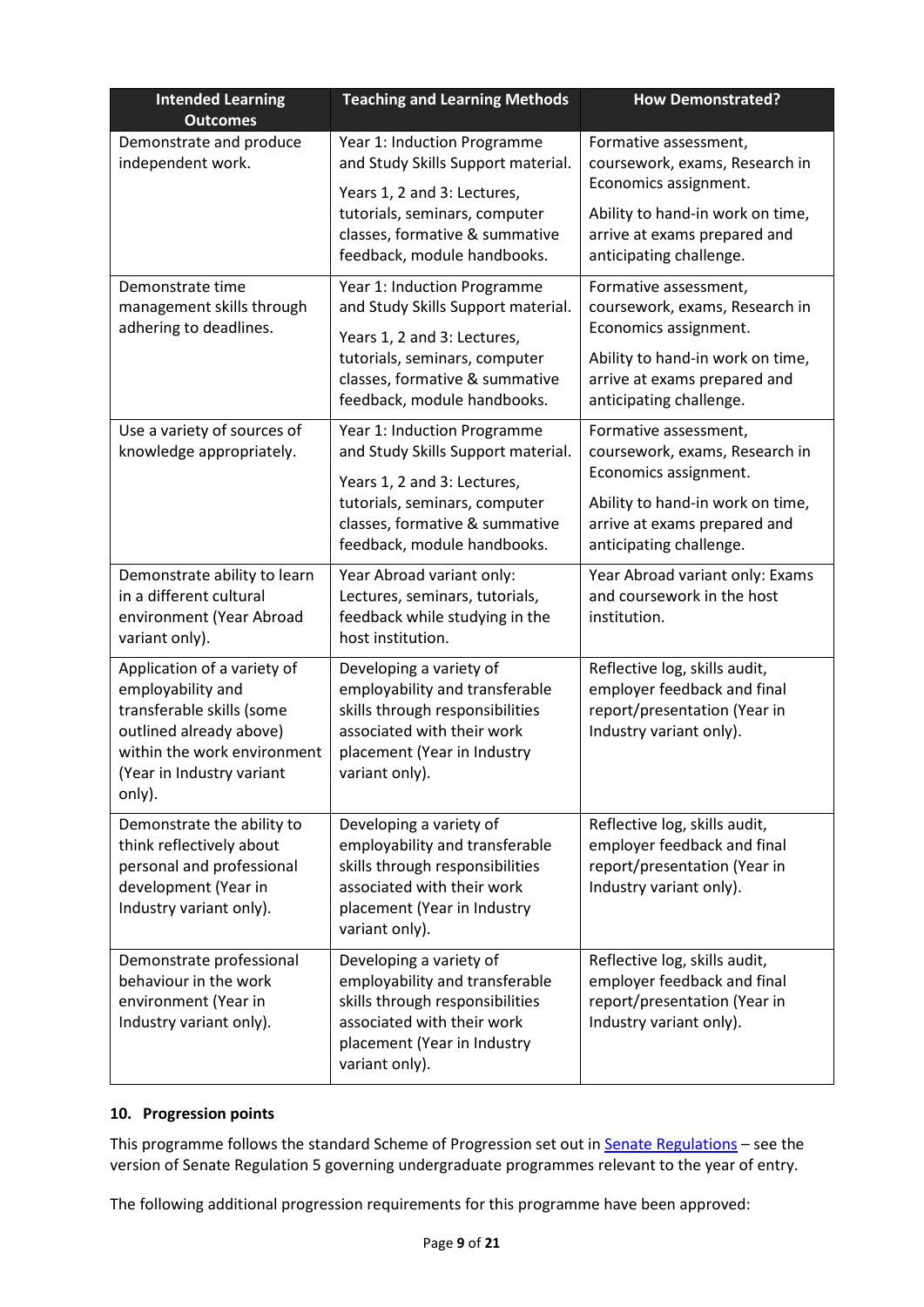#### Year Abroad Variant

Students who meet the conditions set out in section 5 will be invited to apply at the beginning of the second year of studies. Students will then be expected to maintain average marks of no less than 55% in their second year.

**\****If you have mitigating circumstances that affect your results, you may request that your circumstances be taken into consideration.*

For those on the year in industry, se[e additional programme specification content for Year in Industry](https://www2.le.ac.uk/offices/sas2/courses/documentation/undergraduate-programme-specification-content-for-year-in-industry-programme-variants)  [programmes](https://www2.le.ac.uk/offices/sas2/courses/documentation/undergraduate-programme-specification-content-for-year-in-industry-programme-variants)

In cases where a student has failed to meet a requirement to progress, he or she will be required to withdraw from the course

#### **Course transfers**

n/a

#### **11. Criteria for award and classification**

This programme follows the standard scheme of undergraduate award and classification set out in [Senate Regulations](http://www.le.ac.uk/senate-regulations) – see the version of *Senate Regulation 5 governing undergraduate programmes* relevant to the year of entry.

#### **12. Special features**

- A four-day induction programme in the first week of Year 1.
- A formal employability skills development programme in year 1
- Study of core microeconomic and macroeconomic theory and applications at progressively rising levels of analytical and technical complexity.
- Provision of a broad range of optional modules that apply economic analysis, in diverse ways, to a variety of specialist subjects enabling students to focus on areas of interest.
- Academic supervision of an extended research project, in an economics-related topic of the students' own choosing, resulting in a professional-style written dissertation.
- The option of a four-year 'with a Year Abroad' degree programme, with a third year spent studying at an overseas partner University either in a foreign language or in English (see below).
- The option of a four-year 'with a Year in Industry' degree programme (see below).

#### **13. Indications of programme quality**

- University Academic Review
- External examiners reports
- First Destination careers statistics
- Exemptions from Business Economics professional exams with the Chartered Institute of Management Accountants (CIMA)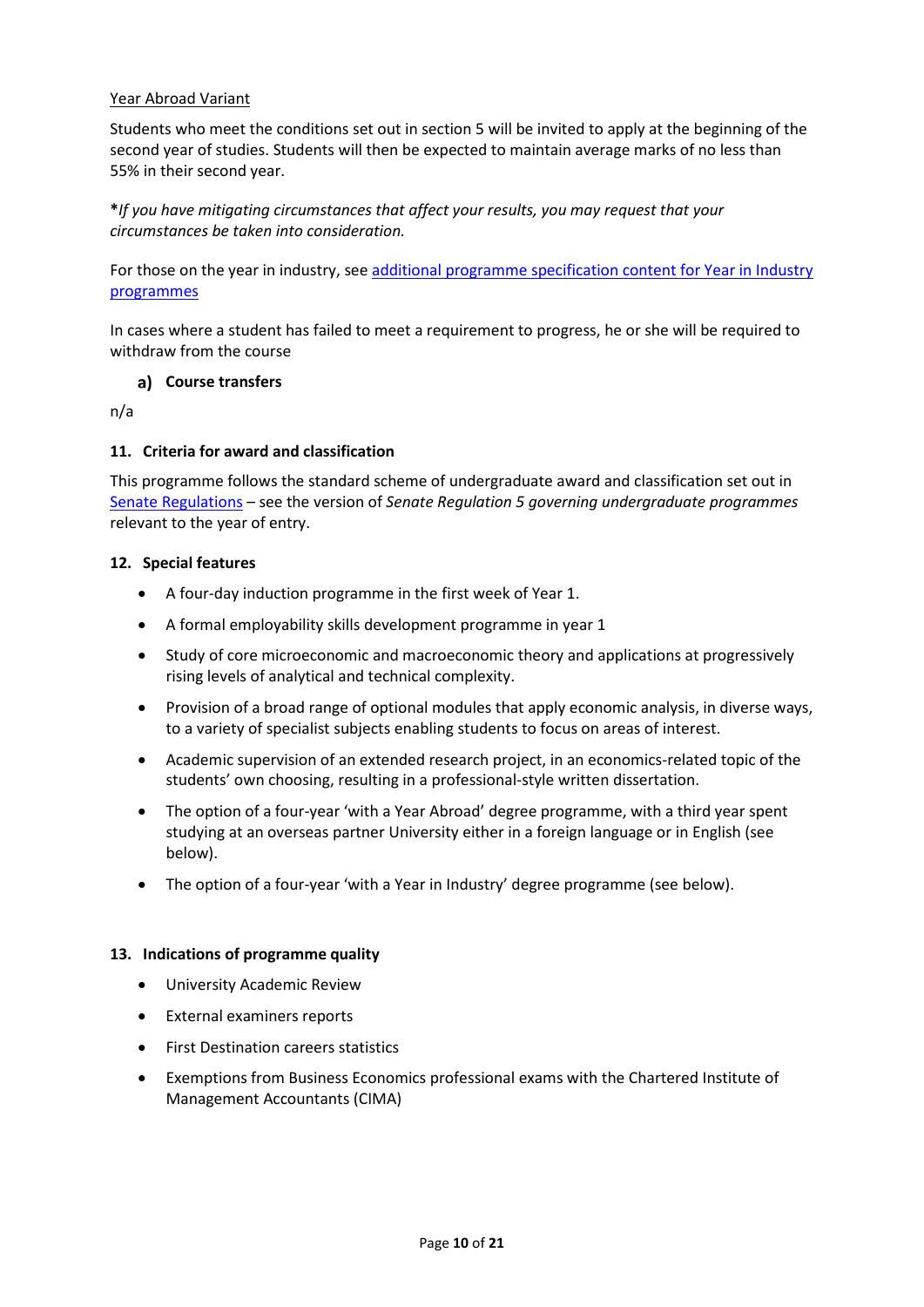### **14. External Examiner(s) reports**

The details of the External Examiner(s) for this programme and the most recent External Examiners' reports for this programme can be found at **[exampapers@Leicester](https://exampapers.le.ac.uk/)** [log-in required]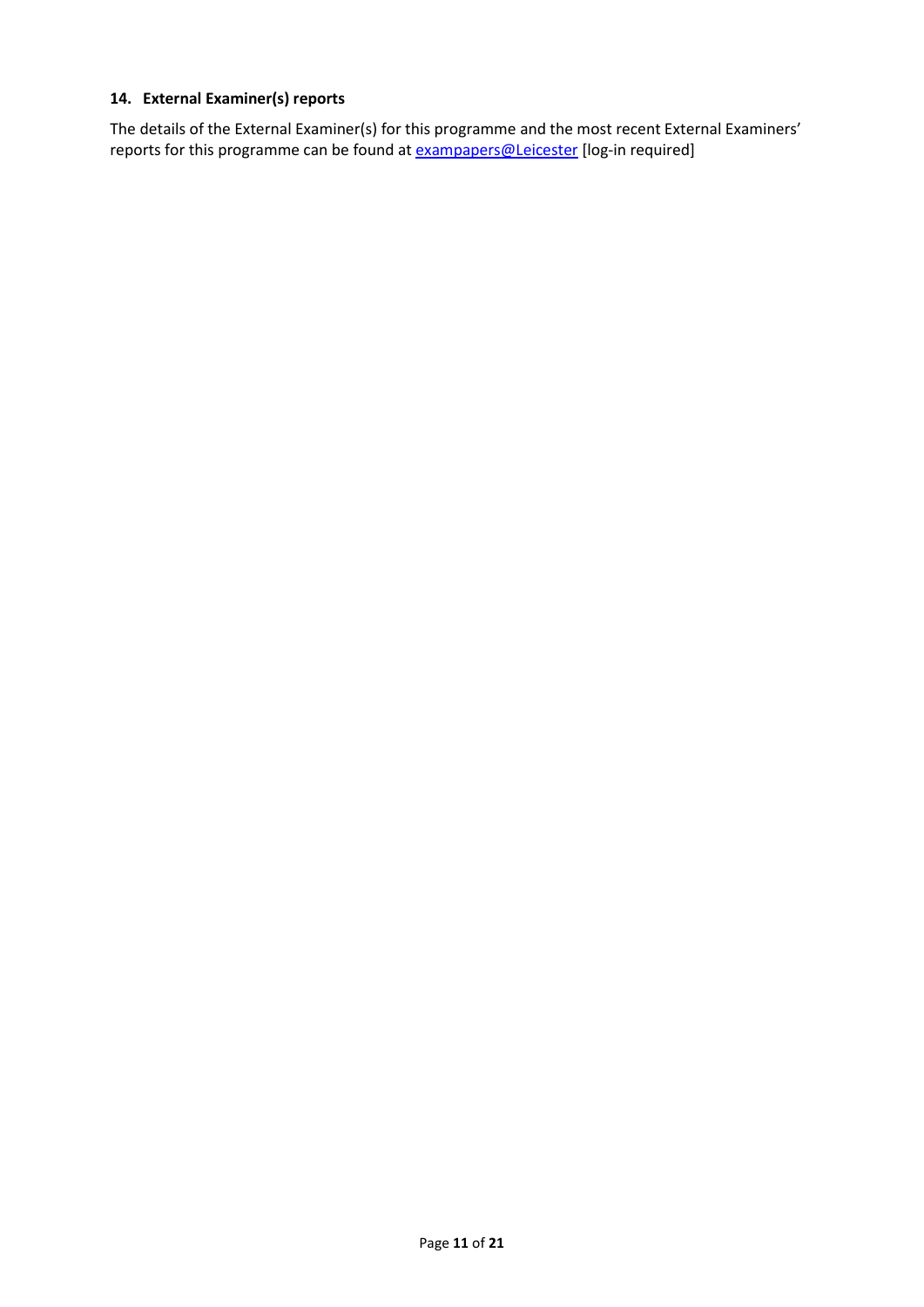

# **Programme Specification (Undergraduate) FOR ENTRY YEAR: 2022/23**

**Date created:** 19/11/20 **Last amended:** 10/03/2021 **Version no.** 1

**Appendix 1: Programme structure (programme regulations)**

#### **Updates to the programme**

| Academic year affected | <b>Module Code(s)</b> | <b>Update</b>                                 |
|------------------------|-----------------------|-----------------------------------------------|
| 2024/5                 | EC3005                | ڈ Addition of new optional module in Semester |

The University regularly reviews its programmes and modules to ensure that they reflect the current status of the discipline and offer the best learning experience to students. On occasion, it may be necessary to alter particular aspects of a course or module.

BSc Financial Economics and Banking including with a Year Aboard or Year in Industry

### **Level 4/Year 1 2022/23**

Credit breakdown

| <b>Status</b> | <b>Year long</b> | Semester 1 | Semester 2 |
|---------------|------------------|------------|------------|
| Core          | 15 credits       | 45 credits | 45 credits |
| Optional      | n/a              | n/a        | n/a        |

120 credits in total

Core modules

| Delivery period | Code   | <b>Title</b>                                           | <b>Credits</b> |
|-----------------|--------|--------------------------------------------------------|----------------|
| Year long       | EC1025 | Contemporary Issues in Economics, Finance and Business | 30 credits     |
| Sem 1           | EC1000 | Microeconomics                                         | 15 credits     |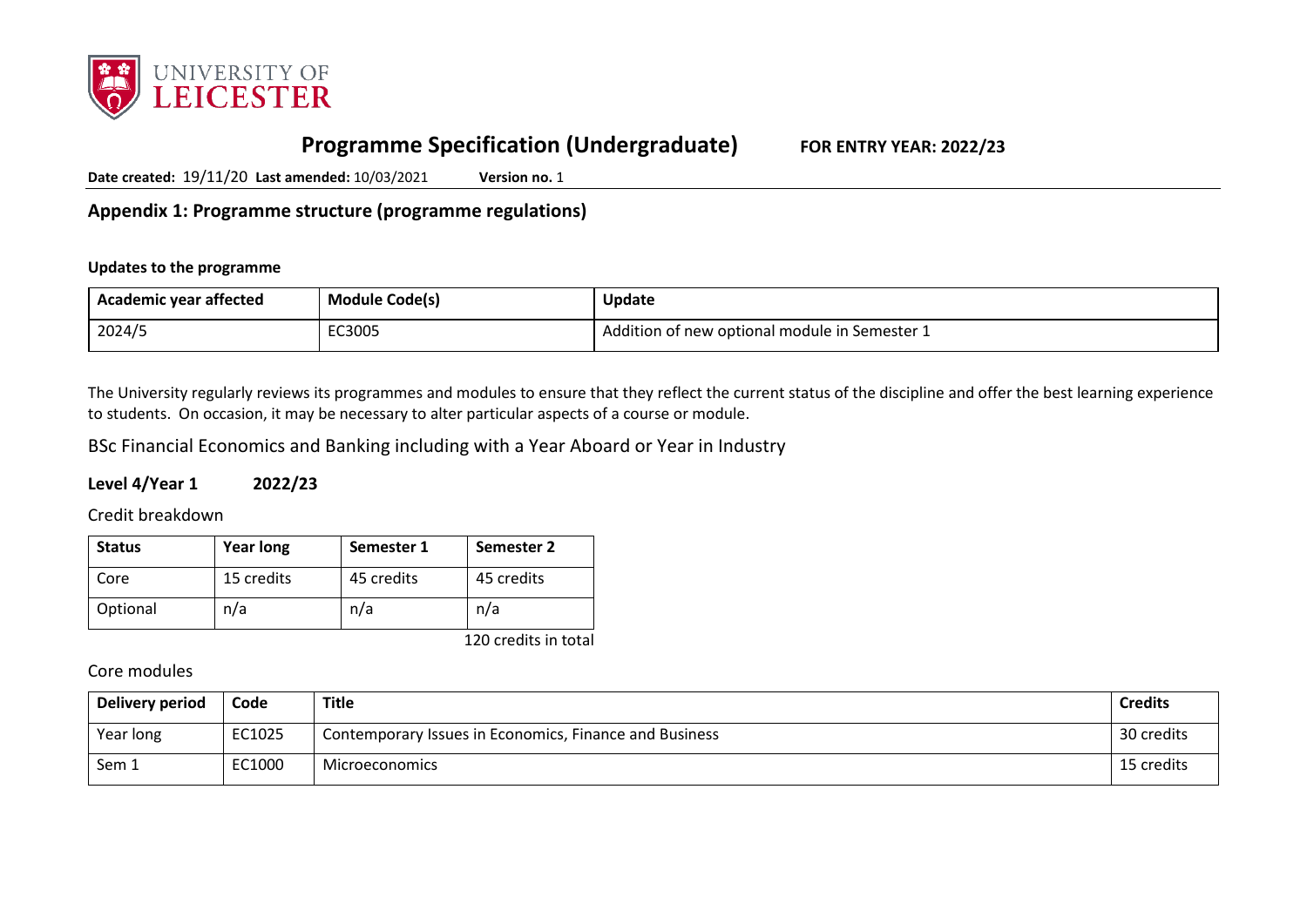| Delivery period  | Code   | <b>Title</b>                      | <b>Credits</b> |
|------------------|--------|-----------------------------------|----------------|
| Sem 1            | EC1005 | Maths for Economics 1             | 15 credits     |
| Sem 1            | EC1007 | <b>Statistics for Economics 1</b> | 15 credits     |
| Sem <sub>2</sub> | EC1001 | <b>Macroeconomics</b>             | 15 credits     |
| Sem <sub>2</sub> | EC1008 | Maths for Economics 2             | 15 credits     |
| Sem <sub>2</sub> | EC1009 | <b>Statistics for Economics 2</b> | 15 credits     |

#### **Notes**

n/a

# **Level 5/Year 2 2023/24**

### Credit breakdown

| <b>Status</b> | <b>Year long</b> | Semester 1 | Semester 2 |
|---------------|------------------|------------|------------|
| Core          | n/a              | 60 credits | 45 credits |
| Optional      | n/a              | n/a        | 15 credits |

120 credits in total

## Core modules

| <b>Delivery period</b> | Code   | <b>Title</b>                          | <b>Credits</b> |
|------------------------|--------|---------------------------------------|----------------|
| Sem 1                  | EC2010 | <b>Introductory Econometrics</b>      | 15 credits     |
| Sem 1                  | EC2033 | <b>Principles of Banking</b>          | 15 credits     |
| Sem 1                  | EC2045 | Intermediate Microeconomics           | 15 credits     |
| Sem 1                  | EC2046 | Intermediate Microeconomics           | 15 credits     |
| Sem <sub>2</sub>       | EC2011 | <b>Topics in Applied Econometrics</b> | 15 credits     |
| Sem <sub>2</sub>       | EC2022 | Principles of Finance                 | 15 credits     |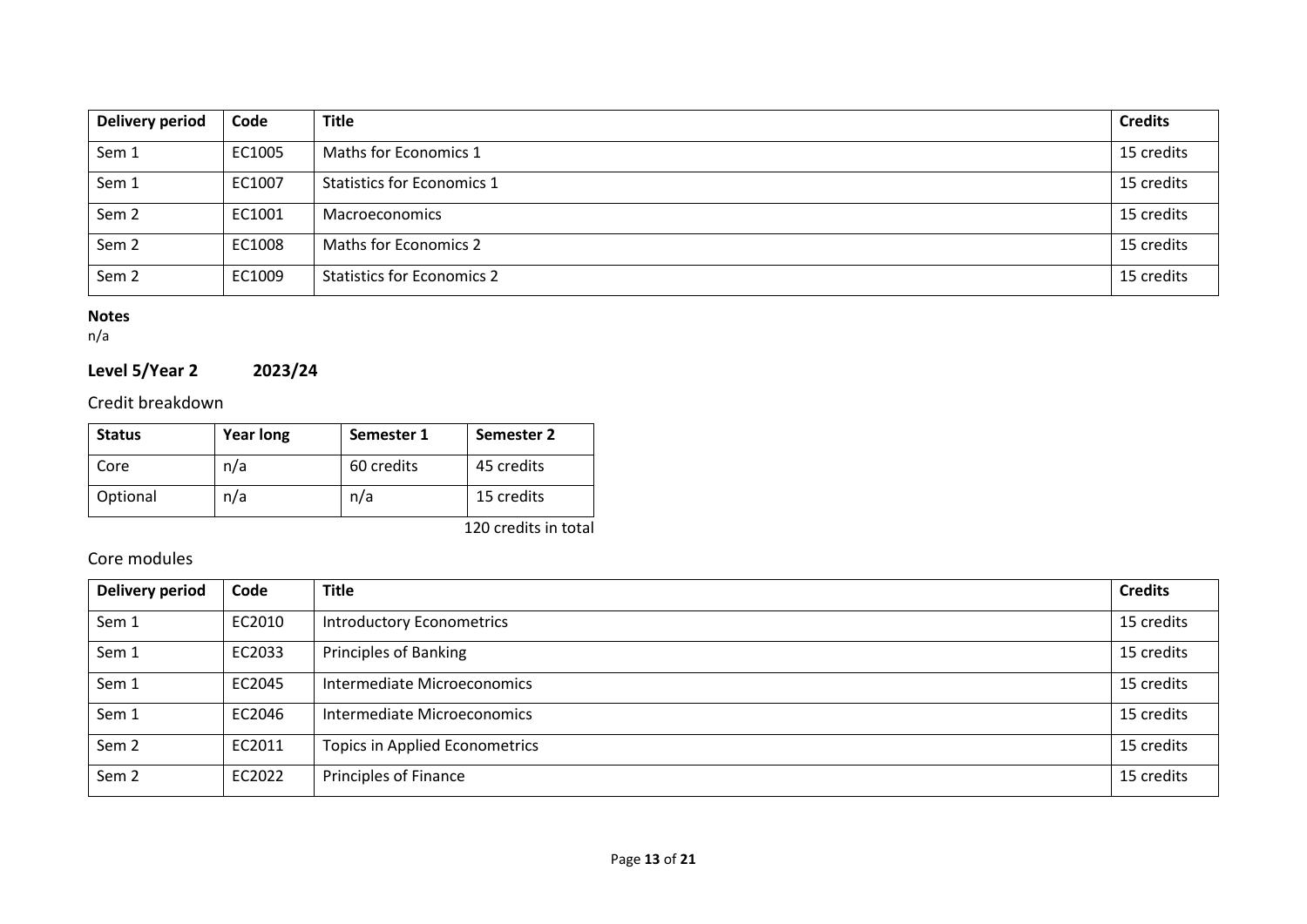| Delivery period | Code   | Title                          | <b>Credits</b> |
|-----------------|--------|--------------------------------|----------------|
| Sem 2           | EC2051 | Central Banking<br>Money and C | credits        |

#### **Notes**

n/a

### Option modules

| Delivery period | Code   | <b>Title</b>                                | <b>Credits</b> |
|-----------------|--------|---------------------------------------------|----------------|
| Semester 2      | EC2034 | <b>Economic History</b>                     | 15 credits     |
| Semester 2      | EC2050 | Firms, Markets and Welfare                  | 15 credits     |
| Semester 2      | EC2052 | Labour Economics                            | 15 credits     |
| Semester 2      | EC2053 | <b>Environmental and Resource Economics</b> | 15 credits     |

#### **Notes**

For Semester 2, choose 1 module

This is an indicative list of option modules and not definitive of what will be available. Option module choice is also subject to availability, timetabling, student number restrictions and, where appropriate, students having taken appropriate pre-requisite modules.

### **Level 6/Year Final 2024/25**

Credit breakdown

| <b>Status</b> | <b>Year long</b> | Semester 1 | Semester 2 |
|---------------|------------------|------------|------------|
| Core          | n/a              | 45 credits | 30 credits |
| Optional      | n/a              | 15 credits | 30 credits |

120 credits in total

### Core modules

| Delivery period | Code   | <b>Title</b>                       | <b>Credits</b>          |
|-----------------|--------|------------------------------------|-------------------------|
| Sem 1           | EC3070 | --<br><b>Financial Derivatives</b> | <b>Croolit</b><br>euits |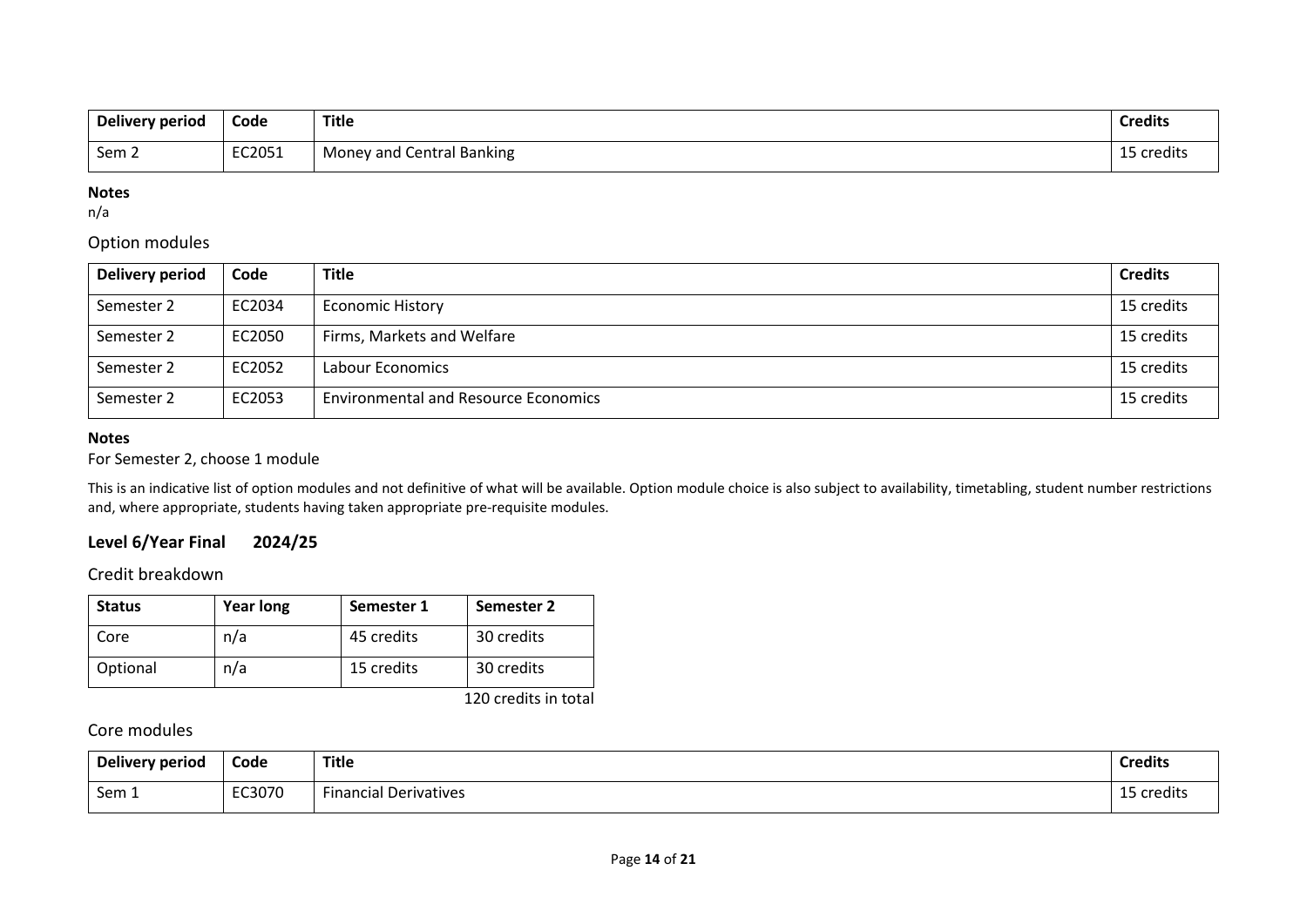| <b>Delivery period</b> | Code   | <b>Title</b>                 | <b>Credits</b> |
|------------------------|--------|------------------------------|----------------|
| Sem 1                  | EC3077 | <b>Investment Management</b> | 15 credits     |
| Sem 1                  | EC3096 | Risk Management in Banking   | 15 credits     |
| Sem <sub>2</sub>       | EC3004 | Dissertation                 | 15 credits     |
| Sem <sub>2</sub>       | EC3058 | Corporate Finance            | 15 credits     |

#### **Notes**

n/a

#### Option modules

| Delivery period | Code   | <b>Title</b>                 | <b>Credits</b> |
|-----------------|--------|------------------------------|----------------|
| Semester 1      | EC3005 | <b>Business Data Science</b> | 15 credits     |
| Semester 1      | EC3057 | <b>Management Science</b>    | 15 credits     |
| Semester 1      | EC3071 | <b>Managerial Economics</b>  | 15 credits     |
| Semester 1      | EC3081 | <b>Mathematical Finance</b>  | 15 credits     |
| Semester 2      | EC3067 | <b>International Finance</b> | 15 credits     |
| Semester 2      | EC3076 | Accounting                   | 15 credits     |
| Semester 2      | EC3082 | <b>Economics of Health</b>   | 15 credits     |
| Semester 2      | EC3089 | <b>Behavioural Economics</b> | 15 credits     |

#### **Notes**

For Semester 1, choose 1 module

For Semester 2, choose 2 modules

This is an indicative list of option modules and not definitive of what will be available. Option module choice is also subject to availability, timetabling, student number restrictions and, where appropriate, students having taken appropriate pre-requisite modules.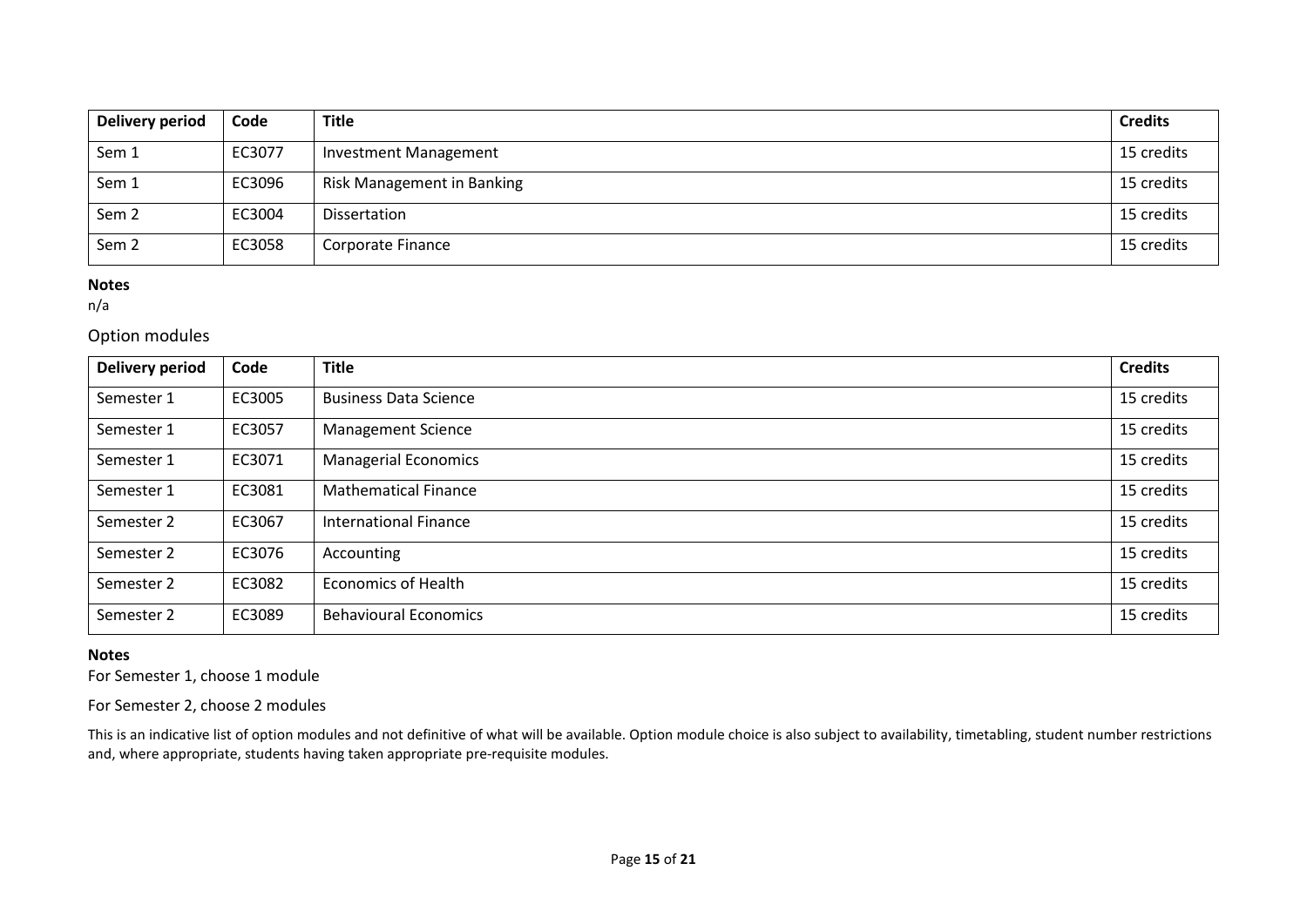# **Appendix 2: Module specifications**

See undergraduat[e module specification database](http://www.le.ac.uk/sas/courses/documentation) (Note - modules are organized by year of delivery).

### **Appendix 3: Skills matrix**

| Programme<br>Learning<br>Outcomes                              | EC1000 | EC1001 | EC1005 | EC1007 | EC1008 | EC1009 | EC1025 | EC2010 | EC2011 | EC2050 | EC2045 | EC2051 | EC2046 | EC2052 | EC2053 | EC2034 | EC2022 | EC2033 | ear Abroad | ear in Industry | EC3070 | EC3071 | EC3004 | EC3077 | EC3081 | EC3057 | EC3058 | EC3067 | EC3076 | EC3096 | EC3082 | EC3089 |
|----------------------------------------------------------------|--------|--------|--------|--------|--------|--------|--------|--------|--------|--------|--------|--------|--------|--------|--------|--------|--------|--------|------------|-----------------|--------|--------|--------|--------|--------|--------|--------|--------|--------|--------|--------|--------|
| (a) Discipline<br>specific<br>knowledge<br>and<br>competencies |        |        |        |        |        |        |        |        |        |        |        |        |        |        |        |        |        |        |            |                 |        |        |        |        |        |        |        |        |        |        |        |        |
| (vi) Other<br>discipline<br>specific<br>competencies           |        |        |        |        |        |        |        |        |        |        |        |        |        |        |        |        |        |        |            |                 |        |        |        |        |        |        |        |        |        |        |        |        |
|                                                                |        |        |        |        |        |        |        |        |        |        |        |        |        |        |        |        |        |        |            |                 |        |        |        |        |        |        |        |        |        |        |        |        |
| (b)<br>Transferable<br>skills                                  |        |        |        |        |        |        |        |        |        |        |        |        |        |        |        |        |        |        |            |                 |        |        |        |        |        |        |        |        |        |        |        |        |
| (i) Oral<br>communicatio<br>$\boldsymbol{n}$                   |        |        |        |        |        |        |        |        |        |        |        |        |        |        |        |        |        |        |            |                 |        |        |        |        |        |        |        |        |        |        |        |        |
| Prepare and<br>present concepts,                               |        |        |        |        |        |        | X      |        |        |        |        |        |        |        |        |        |        |        |            |                 |        |        | X      |        |        |        |        |        |        |        |        |        |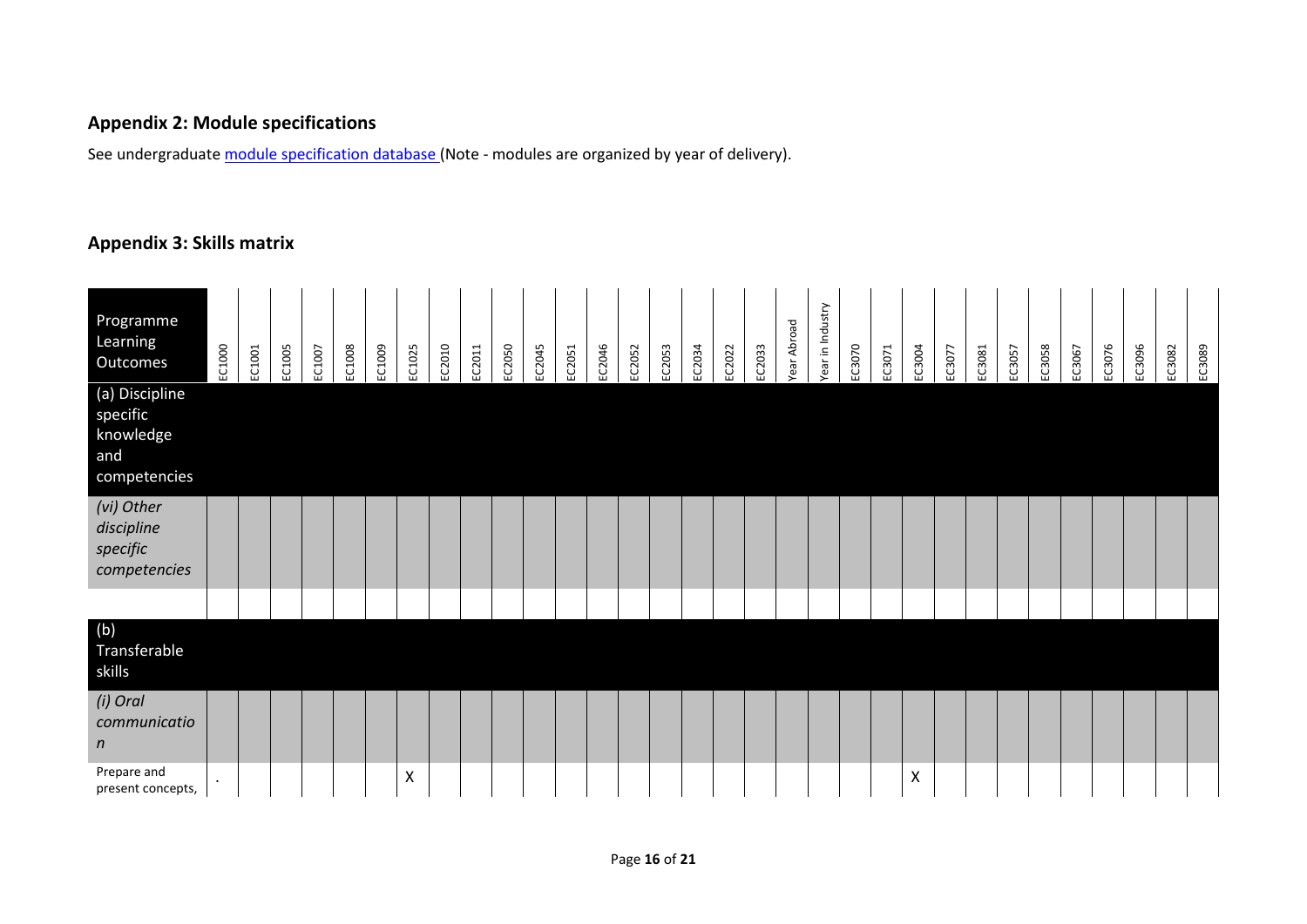| arguments or<br>analysis orally                                                                                                                          |                    |                           |                |                |                |                    |                  |                           |                    |                |   |                           |                    |                    |                |              |                |                    |                    |   |   |                |                |                    |                |                |                |                    |                    |                    |                    |                    |
|----------------------------------------------------------------------------------------------------------------------------------------------------------|--------------------|---------------------------|----------------|----------------|----------------|--------------------|------------------|---------------------------|--------------------|----------------|---|---------------------------|--------------------|--------------------|----------------|--------------|----------------|--------------------|--------------------|---|---|----------------|----------------|--------------------|----------------|----------------|----------------|--------------------|--------------------|--------------------|--------------------|--------------------|
| Produce clear<br>visual aids to<br>accompany an<br>oral presentation                                                                                     |                    |                           |                |                |                |                    | $\mathsf{X}$     |                           |                    |                |   |                           |                    |                    |                |              |                |                    |                    |   |   |                | X              |                    |                |                |                |                    |                    |                    |                    |                    |
| Application of<br>oral<br>communication<br>skills within a<br>workplace<br>environment and<br>in presentations<br>(Year in Industry<br>variant only)     |                    |                           |                |                |                |                    |                  |                           |                    |                |   |                           |                    |                    |                |              |                |                    |                    | X |   |                |                |                    |                |                |                |                    |                    |                    |                    |                    |
| (ii) Written<br>communicatio<br>$\boldsymbol{n}$                                                                                                         |                    |                           |                |                |                |                    |                  |                           |                    |                |   |                           |                    |                    |                |              |                |                    |                    |   |   |                |                |                    |                |                |                |                    |                    |                    |                    |                    |
| Produce clearly<br>written material<br>with appropriate<br>use of evidence                                                                               | $\mathsf{X}$       | $\boldsymbol{\mathsf{X}}$ | $\pmb{\times}$ | $\pmb{\times}$ | $\pmb{\times}$ | $\pmb{\mathsf{X}}$ | $\boldsymbol{X}$ | $\pmb{\mathsf{X}}$        | $\pmb{\mathsf{X}}$ | $\pmb{\times}$ | X | $\boldsymbol{\mathsf{X}}$ | $\pmb{\mathsf{X}}$ | $\pmb{\mathsf{X}}$ | $\pmb{\times}$ | $\mathsf{X}$ | $\pmb{\times}$ | $\pmb{\mathsf{X}}$ | $\pmb{\mathsf{X}}$ |   | X | $\pmb{\times}$ | $\pmb{\times}$ | $\pmb{\mathsf{X}}$ | $\mathsf X$    | $\pmb{\times}$ | $\pmb{\times}$ | $\pmb{\mathsf{X}}$ | $\pmb{\mathsf{X}}$ | $\pmb{\mathsf{X}}$ | $\pmb{\mathsf{X}}$ | $\pmb{\mathsf{X}}$ |
| Application of<br>written<br>communication<br>skills within a<br>workplace<br>environment and<br>in report writing<br>(Year in Industry<br>variant only) |                    |                           |                |                |                |                    |                  |                           |                    |                |   |                           |                    |                    |                |              |                |                    |                    | X |   |                |                |                    |                |                |                |                    |                    |                    |                    |                    |
| (iii)<br>Information<br>technology                                                                                                                       |                    |                           |                |                |                |                    |                  |                           |                    |                |   |                           |                    |                    |                |              |                |                    |                    |   |   |                |                |                    |                |                |                |                    |                    |                    |                    |                    |
| Use word<br>processing in the                                                                                                                            | $\pmb{\mathsf{X}}$ |                           | $\pmb{\times}$ |                |                | $\mathsf X$        | $\pmb{\times}$   | $\boldsymbol{\mathsf{X}}$ | $\pmb{\mathsf{X}}$ |                |   |                           |                    |                    |                | X            |                |                    |                    |   |   |                | X              | $\pmb{\times}$     | $\pmb{\times}$ |                |                | $\mathsf{X}$       | $\pmb{\times}$     |                    | $\pmb{\mathsf{X}}$ |                    |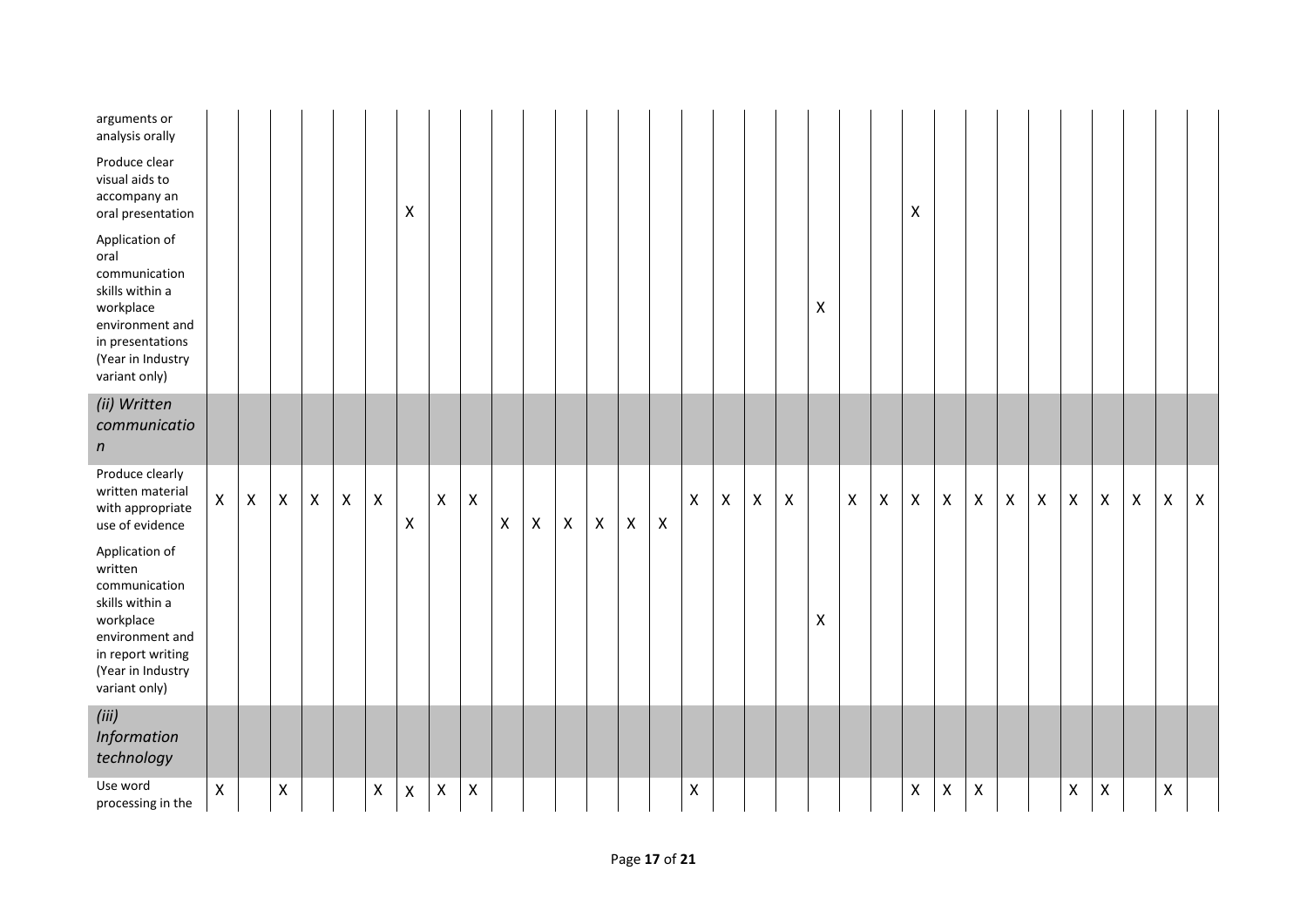| preparation of<br>written work                                                                                                                          |   |   |                           |                |              |                           |   |                           |                    |              |   |                |                           |                    |                |   |   |                |   |   |                    |                           |              |                |              |                |                |                |                |                           |
|---------------------------------------------------------------------------------------------------------------------------------------------------------|---|---|---------------------------|----------------|--------------|---------------------------|---|---------------------------|--------------------|--------------|---|----------------|---------------------------|--------------------|----------------|---|---|----------------|---|---|--------------------|---------------------------|--------------|----------------|--------------|----------------|----------------|----------------|----------------|---------------------------|
| Use the internet<br>to access<br>appropriate<br>information                                                                                             |   |   |                           |                |              | $\boldsymbol{\mathsf{X}}$ | X | X                         | $\pmb{\mathsf{X}}$ |              |   |                |                           |                    |                |   |   |                |   |   | $\pmb{\mathsf{X}}$ |                           |              |                |              |                |                |                |                |                           |
| Use spreadsheets<br>for data<br>presentation and<br>analysis                                                                                            |   |   |                           | X              |              | X                         |   | $\boldsymbol{\mathsf{X}}$ | $\pmb{\mathsf{X}}$ |              |   |                |                           |                    |                |   |   |                |   |   |                    |                           |              |                |              |                |                |                |                |                           |
| Use specialist<br>packages for<br>statistical analysis                                                                                                  |   |   |                           |                |              |                           |   | $\boldsymbol{\mathsf{X}}$ | $\pmb{\mathsf{X}}$ |              |   |                |                           |                    |                |   |   |                |   |   |                    |                           |              |                |              |                |                |                |                |                           |
| Application of<br>information<br>technology skills<br>within a<br>workplace<br>environment and<br>in presentation<br>(Year in Industry<br>variant only) |   |   |                           |                |              |                           |   |                           |                    |              |   |                |                           |                    |                |   |   | X              |   |   |                    |                           |              |                |              |                |                |                |                |                           |
| (iv) Numeracy                                                                                                                                           |   |   |                           |                |              |                           |   |                           |                    |              |   |                |                           |                    |                |   |   |                |   |   |                    |                           |              |                |              |                |                |                |                |                           |
| Employ general<br>numerical,<br>mathematical<br>and statistical<br>skills                                                                               | X | X | $\boldsymbol{\mathsf{X}}$ | $\pmb{\times}$ | $\mathsf{X}$ | X                         | X | $\boldsymbol{\mathsf{X}}$ | $\pmb{\mathsf{X}}$ | $\mathsf{X}$ | X | $\pmb{\times}$ | $\boldsymbol{\mathsf{X}}$ | $\pmb{\mathsf{X}}$ | $\pmb{\times}$ | X | Χ |                | X | X |                    | $\boldsymbol{\mathsf{X}}$ | $\mathsf{X}$ | $\pmb{\times}$ | $\mathsf{X}$ | $\pmb{\times}$ | $\pmb{\times}$ | $\pmb{\times}$ | $\pmb{\times}$ | $\boldsymbol{\mathsf{X}}$ |
| Application of<br>numeracy skills<br>within a<br>workplace<br>environment<br>(Year in Industry<br>variant only)                                         |   |   |                           |                |              |                           |   |                           |                    |              |   |                |                           |                    |                |   |   | $\pmb{\times}$ |   |   |                    |                           |              |                |              |                |                |                |                |                           |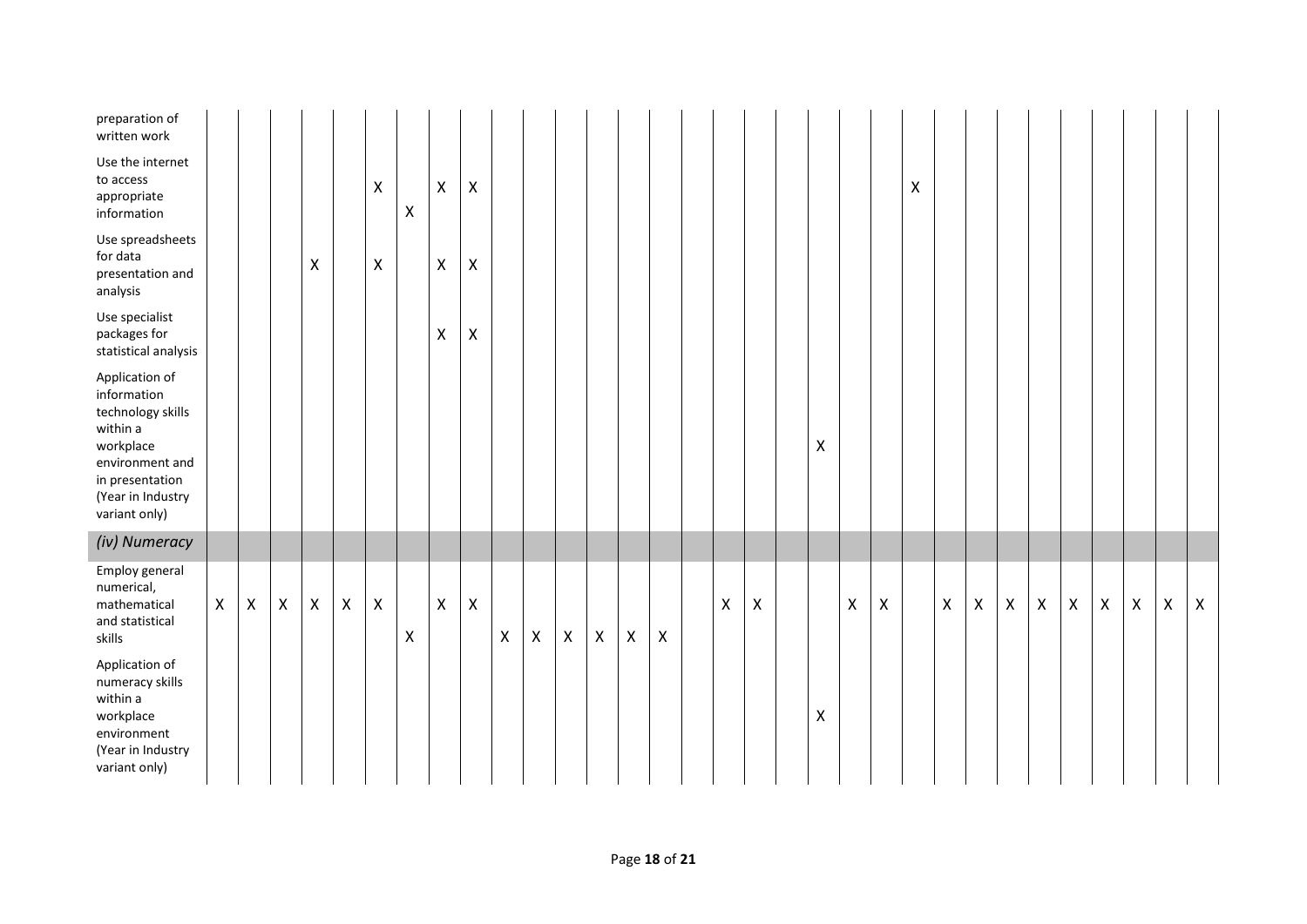| $(v)$ Team<br>working                                                                                                  |              |                           |                    |              |   |                |                    |                    |                |                    |   |                |                           |                    |                           |              |                |                |                |   |                    |   |                           |                           |                |                |                    |                |                |                    |                |              |
|------------------------------------------------------------------------------------------------------------------------|--------------|---------------------------|--------------------|--------------|---|----------------|--------------------|--------------------|----------------|--------------------|---|----------------|---------------------------|--------------------|---------------------------|--------------|----------------|----------------|----------------|---|--------------------|---|---------------------------|---------------------------|----------------|----------------|--------------------|----------------|----------------|--------------------|----------------|--------------|
| Demonstrate<br>basic team<br>working skills                                                                            |              |                           |                    |              |   |                | Χ                  |                    | X              |                    |   |                |                           |                    |                           |              |                |                |                |   |                    |   |                           |                           |                |                |                    |                |                |                    |                |              |
| Application of<br>team building<br>skills within a<br>workplace<br>environment<br>(Year in Industry<br>variant only)   |              |                           |                    |              |   |                |                    |                    |                |                    |   |                |                           |                    |                           |              |                |                |                | Χ |                    |   |                           |                           |                |                |                    |                |                |                    |                |              |
| (vi) Problem<br>solving                                                                                                |              |                           |                    |              |   |                |                    |                    |                |                    |   |                |                           |                    |                           |              |                |                |                |   |                    |   |                           |                           |                |                |                    |                |                |                    |                |              |
| Demonstrate<br>problem<br>formulation and<br>solution                                                                  | $\mathsf{X}$ | $\boldsymbol{\mathsf{X}}$ | $\pmb{\mathsf{X}}$ | $\mathsf{X}$ | X | X              | $\pmb{\mathsf{X}}$ | $\pmb{\mathsf{X}}$ | $\pmb{\times}$ | $\pmb{\times}$     | X | $\pmb{\times}$ | $\pmb{\times}$            | $\pmb{\mathsf{X}}$ | $\boldsymbol{\mathsf{X}}$ | $\mathsf{X}$ | $\pmb{\times}$ | $\pmb{\times}$ | $\pmb{\times}$ |   | $\pmb{\mathsf{X}}$ | X | $\boldsymbol{\mathsf{X}}$ | $\boldsymbol{\mathsf{X}}$ | $\pmb{\times}$ | $\pmb{\times}$ | $\pmb{\mathsf{X}}$ | $\pmb{\times}$ | $\pmb{\times}$ | $\pmb{\mathsf{X}}$ | $\mathsf{X}$   | $\mathsf{X}$ |
| Application of<br>problem solving<br>skills within a<br>workplace<br>environment<br>(Year in Industry<br>variant only) |              |                           |                    |              |   |                |                    |                    |                |                    |   |                |                           |                    |                           |              |                |                |                | X |                    |   |                           |                           |                |                |                    |                |                |                    |                |              |
| (vii)<br>Information<br>handling                                                                                       |              |                           |                    |              |   |                |                    |                    |                |                    |   |                |                           |                    |                           |              |                |                |                |   |                    |   |                           |                           |                |                |                    |                |                |                    |                |              |
| Find and use<br>appropriate<br>information from<br>a variety of<br>sources                                             | $\mathsf{X}$ | $\mathsf{X}$              | $\mathsf{X}$       | $\mathsf{X}$ | X | $\pmb{\times}$ | Χ                  | $\pmb{\mathsf{X}}$ | $\mathsf X$    | $\pmb{\mathsf{X}}$ | X | $\pmb{\times}$ | $\boldsymbol{\mathsf{X}}$ | $\pmb{\mathsf{X}}$ | $\pmb{\times}$            | $\mathsf{X}$ | $\mathsf{X}$   | $\pmb{\times}$ | $\pmb{\times}$ |   | $\pmb{\times}$     | X | $\boldsymbol{X}$          | $\pmb{\times}$            | $\pmb{\times}$ | $\mathsf{X}$   | $\mathsf{X}$       | $\pmb{\times}$ | $\pmb{\times}$ | $\mathsf X$        | $\pmb{\times}$ | X            |
| Application of<br>information                                                                                          |              |                           |                    |              |   |                |                    |                    |                |                    |   |                |                           |                    |                           |              |                |                |                | Χ |                    |   |                           |                           |                |                |                    |                |                |                    |                |              |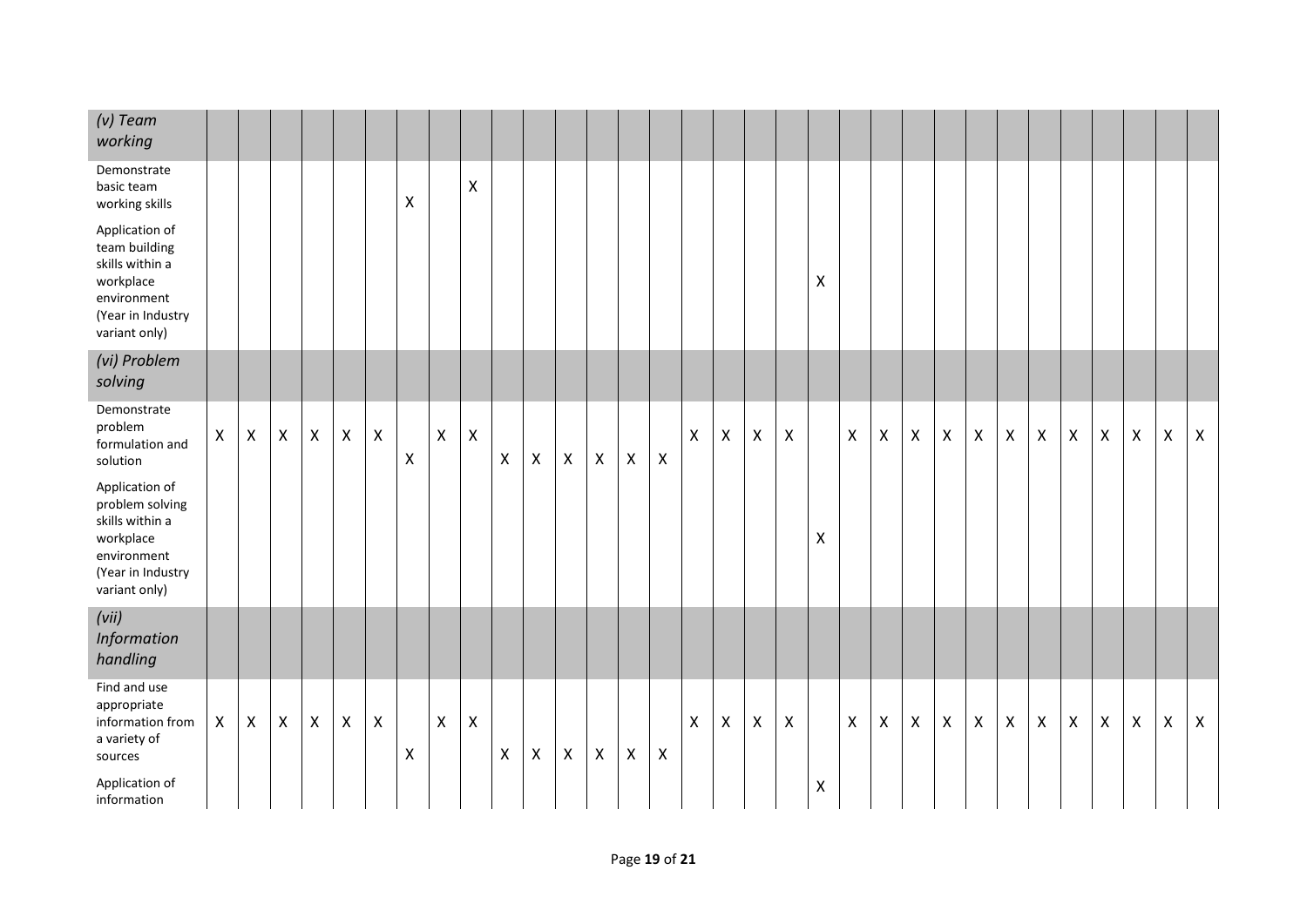| handling skills<br>within a<br>workplace<br>environment<br>(Year in Industry<br>variant only) |   |                           |   |                    |                |                    |                    |                    |                |              |                           |                           |                |              |                |                           |                           |                           |                    |                    |                           |                    |                           |                    |                |                           |                    |                           |                    |                    |              |
|-----------------------------------------------------------------------------------------------|---|---------------------------|---|--------------------|----------------|--------------------|--------------------|--------------------|----------------|--------------|---------------------------|---------------------------|----------------|--------------|----------------|---------------------------|---------------------------|---------------------------|--------------------|--------------------|---------------------------|--------------------|---------------------------|--------------------|----------------|---------------------------|--------------------|---------------------------|--------------------|--------------------|--------------|
| (viii) Skills for<br>lifelong<br>learning                                                     |   |                           |   |                    |                |                    |                    |                    |                |              |                           |                           |                |              |                |                           |                           |                           |                    |                    |                           |                    |                           |                    |                |                           |                    |                           |                    |                    |              |
| Collect and apply<br>new ideas and<br>concepts                                                | X | X                         | X | $\pmb{\mathsf{X}}$ | X              | $\pmb{\mathsf{X}}$ | $\pmb{\mathsf{X}}$ | $\pmb{\mathsf{X}}$ | $\pmb{\times}$ | X            | X                         | $\pmb{\mathsf{X}}$        | $\mathsf{X}$   | $\mathsf{X}$ | $\pmb{\times}$ | $\mathsf{X}$              | $\pmb{\times}$            | $\pmb{\times}$            | X                  | $\pmb{\mathsf{X}}$ | $\pmb{\mathsf{X}}$        | $\pmb{\mathsf{X}}$ | $\pmb{\times}$            | $\pmb{\times}$     | $\pmb{\times}$ | $\pmb{\mathsf{X}}$        | $\pmb{\mathsf{X}}$ | $\pmb{\times}$            | X                  | $\pmb{\mathsf{X}}$ | $\mathsf{X}$ |
| Combine new<br>knowledge and<br>techniques with<br>prior<br>understanding                     | X | X                         | X | $\pmb{\mathsf{X}}$ | $\pmb{\times}$ | $\pmb{\mathsf{X}}$ | $\pmb{\times}$     | $\mathsf{X}$       | $\pmb{\times}$ | X            | X                         | $\boldsymbol{\mathsf{X}}$ | $\pmb{\times}$ | $\mathsf{X}$ | $\pmb{\times}$ | X                         | $\pmb{\times}$            | $\pmb{\times}$            | $\mathsf{X}$       | X                  | $\boldsymbol{\mathsf{X}}$ | $\pmb{\times}$     | $\boldsymbol{\mathsf{X}}$ | $\pmb{\times}$     | $\mathsf{X}$   | $\boldsymbol{\mathsf{X}}$ | $\pmb{\mathsf{X}}$ | $\boldsymbol{\mathsf{X}}$ | X                  | X                  | $\mathsf{X}$ |
| Demonstrate and<br>produce<br>independent<br>work                                             | Χ |                           | X |                    |                | X                  | $\pmb{\mathsf{X}}$ | $\mathsf X$        | X              |              |                           |                           |                |              |                | Χ                         |                           |                           | Χ                  |                    |                           | $\pmb{\mathsf{X}}$ | $\mathsf X$               | $\pmb{\mathsf{X}}$ |                |                           | $\pmb{\mathsf{X}}$ | $\mathsf X$               |                    | $\pmb{\mathsf{X}}$ |              |
| Demonstrate<br>time<br>management<br>skills through<br>adhering to<br>deadlines               | X | $\boldsymbol{\mathsf{X}}$ | X | $\mathsf{X}$       | X              | $\pmb{\mathsf{X}}$ | $\pmb{\times}$     | $\mathsf{X}$       | $\mathsf{X}$   | $\mathsf{X}$ | $\boldsymbol{\mathsf{X}}$ | $\mathsf{X}$              | $\mathsf{X}$   | $\mathsf{X}$ | $\pmb{\times}$ | $\boldsymbol{\mathsf{X}}$ | $\boldsymbol{\mathsf{X}}$ | $\boldsymbol{\mathsf{X}}$ | $\pmb{\times}$     | X                  | $\boldsymbol{\mathsf{X}}$ | X                  | $\boldsymbol{\mathsf{X}}$ | $\pmb{\times}$     | $\pmb{\times}$ | $\pmb{\mathsf{X}}$        | $\mathsf{X}$       | $\boldsymbol{\mathsf{X}}$ | $\pmb{\mathsf{X}}$ | X                  | $\mathsf{X}$ |
| Use a variety of<br>sources of<br>knowledge<br>appropriately                                  | X | X                         | X | $\mathsf{X}$       | $\pmb{\times}$ | $\pmb{\mathsf{X}}$ | $\pmb{\mathsf{X}}$ | $\pmb{\mathsf{X}}$ | $\pmb{\times}$ | X            | $\boldsymbol{\mathsf{X}}$ | $\boldsymbol{\mathsf{X}}$ | $\mathsf{X}$   | $\mathsf X$  | $\pmb{\times}$ | $\mathsf{X}$              | $\pmb{\times}$            | $\pmb{\times}$            | $\pmb{\times}$     | X                  | Χ                         | $\mathsf{X}$       | $\pmb{\times}$            | $\pmb{\times}$     | $\pmb{\times}$ | $\pmb{\mathsf{X}}$        | $\pmb{\mathsf{X}}$ | $\pmb{\times}$            | X                  | X                  | $\mathsf{X}$ |
| Demonstrate<br>ability to learn in<br>a different<br>cultural<br>environment                  |   |                           |   |                    |                |                    |                    |                    |                |              |                           |                           |                |              |                |                           |                           |                           | $\pmb{\mathsf{X}}$ |                    |                           |                    |                           |                    |                |                           |                    |                           |                    |                    |              |